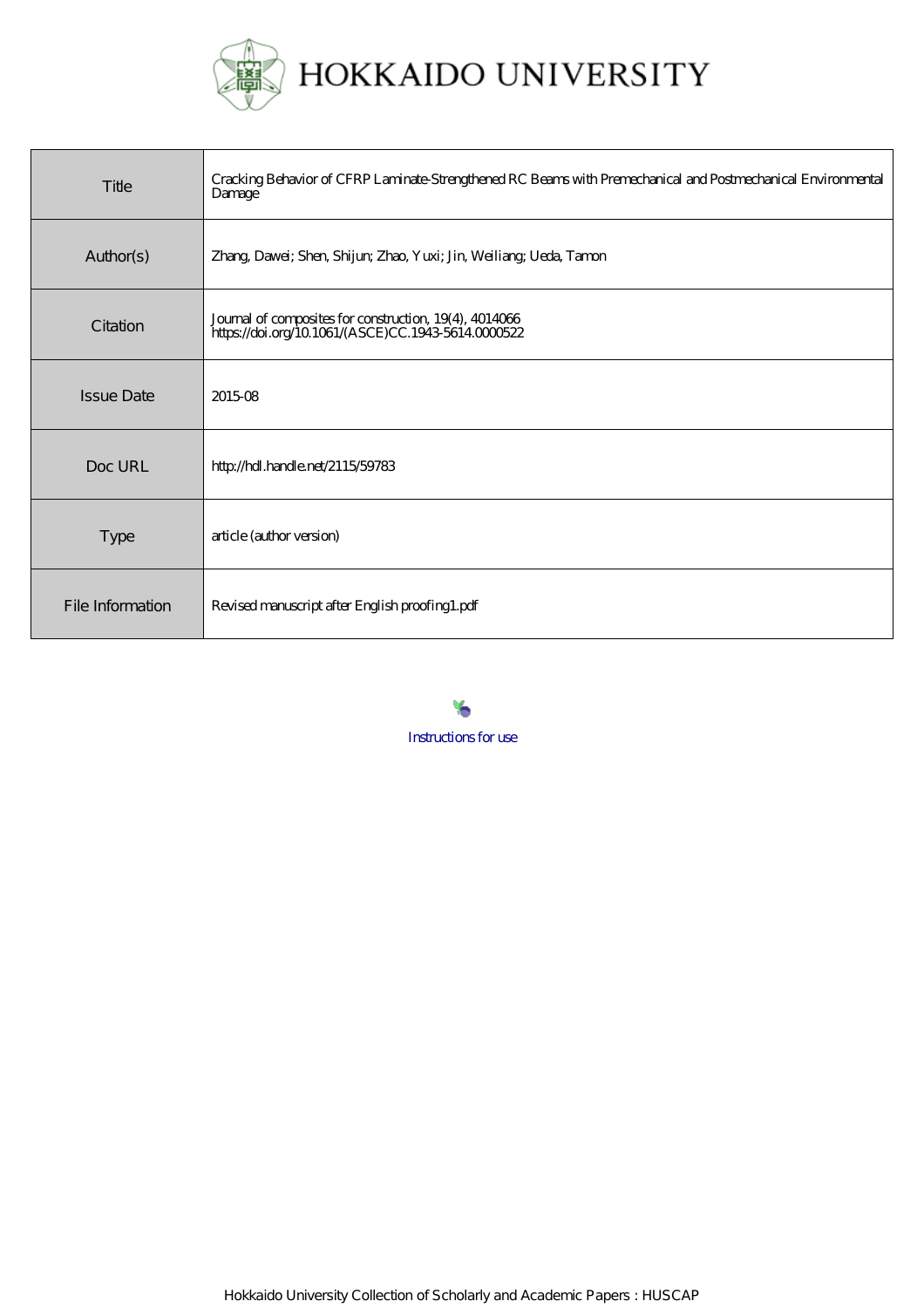# **Cracking Behavior of CFRP Laminate-Strengthened RC Beams with Pre- and Post-**

# **Mechanical and Environmental Damage**

 $D$ awei Zhang <sup>1)</sup>, ShijunShen<sup>1)</sup>, Yuxi Zhao<sup>\*1)</sup>, Weiliang Jin<sup>1</sup><sup>)</sup>, Tamon Ueda<sup>2)</sup> 1) Institute of Structural Engineering, Zhejiang University, Hangzhou, China, 310058 2) Lab of Engineering for Maintenance System, Hokkaido University, Sapporo, Japan, 060-8628 **Abstract:** The main objectives of this study are to investigate the effects of three types of pre- and post-damages on the cracking behaviors of carbon fiber-reinforced polymer (CFRP)-strengthened reinforced concrete RC beams and to develop a rational methodology for predicting the average stabilized crack spacing. The pre-damage is induced by either sustained loading only or by the combination of sustained loading and corrosion. The pre-damage involved a sustained loading with an anchor tightening system, an electrochemical process to accelerate the migration of chlorides from an external electrolyte into the tested beams, and a wetting–drying cycle process with a controlled current to accelerate the corrosion of the reinforcing steel bars in the tested beams. The post-damage was induced by wetting-drying cycles. A loading test was conducted to determine the cracking behaviors of stabilized flexural cracks in the CFRP-strengthened beams with or without damage. The crack patterns, crack spacings and test beam widths were recorded and compared, and the related mechanism was discussed. It was found that after CFRP strengthening, the effect of pre- or post-damage on the crack spacing and width is not as distinct as in the un-strengthened cases. The sustained loading pre-damaged beam showed insignificant differences in crack spacing and width compared to beams without pre-damage. Subsequently, a model capable of evaluating the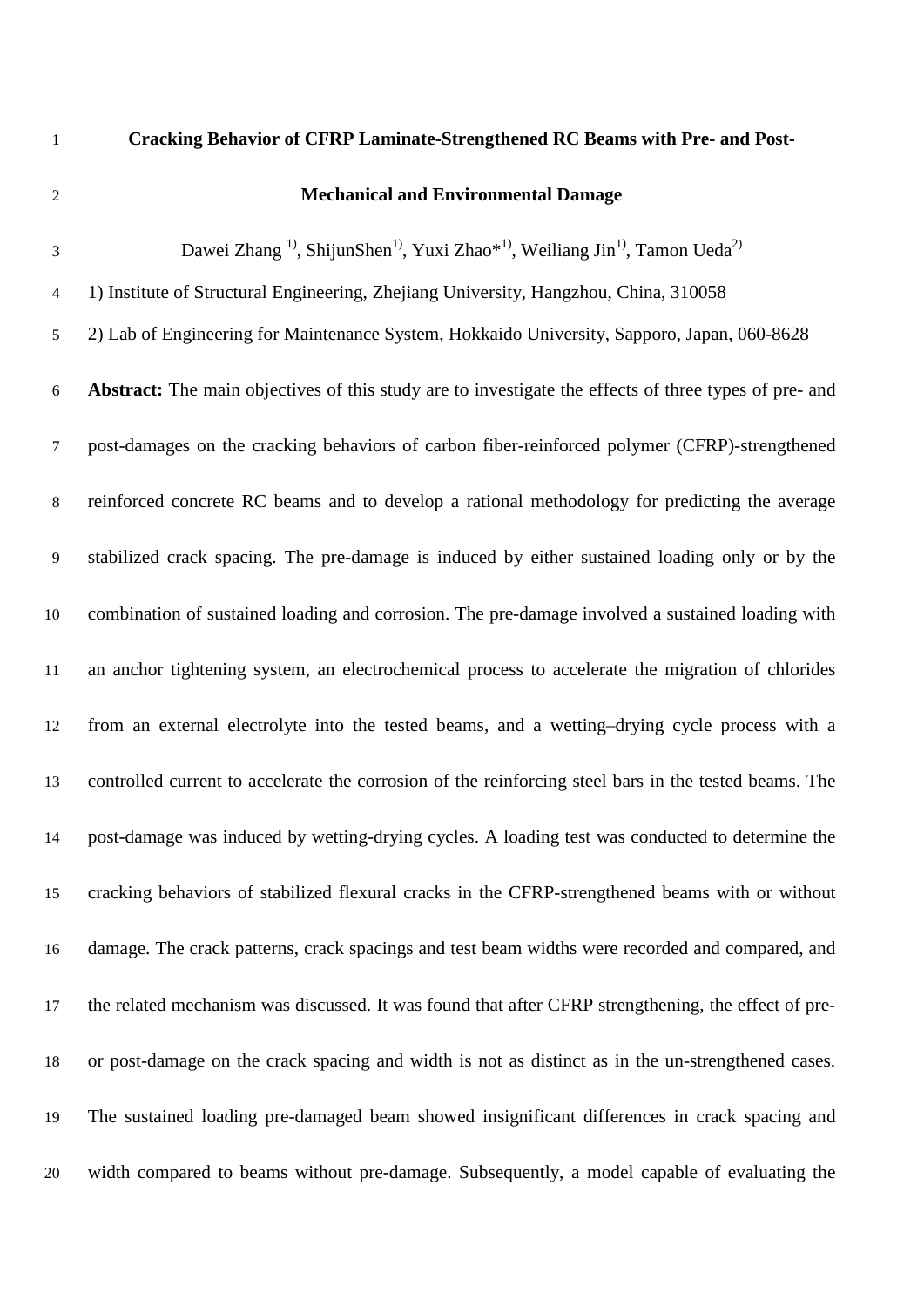| 21 | crack behaviors of CFRP-strengthened beams with or without damage was developed. The                |
|----|-----------------------------------------------------------------------------------------------------|
| 22 | analytical approach is based on equilibrium and compatibility equations to elucidate the average    |
| 23 | stresses of concrete and the CFRP laminate of a CFRP-strengthened beam element.                     |
| 24 | Keywords: crack spacing; CFRP; strengthening; interface; bond; corrosion                            |
| 25 | <b>Introduction</b>                                                                                 |
| 26 |                                                                                                     |
| 27 | The effectiveness of fiber-reinforced polymer (FRP) systems in increasing the structural capacities |
| 28 | of RC members under external loading has been reported in numerous studies (Hollaway and            |
| 29 | Leeming 2000; Oehlers 2001). In field conditions, reinforced concrete (RC) structures are generally |
| 30 | exposed to a wide variety of combined loading and environmental actions. These actions can occur    |
| 31 | throughout the entire service life of RC members, including the pre- and post-strengthening stages. |
| 32 | The prediction of service life with strengthening will only become realistic when pre- and          |
| 33 | post-damage caused by the combination of loads and environmental actions are taken into             |
| 34 | consideration.                                                                                      |

 Flexural cracks in CFRP-strengthened RC structures may be expected because of the relatively low tensile strength of concrete. Cracking in strengthened RC structures has a major influence on structural performance, including tensile, bending and shear stiffnesses; energy absorption capacity; ductility; and corrosion resistance of the reinforcement. Moreover, the average crack spacing of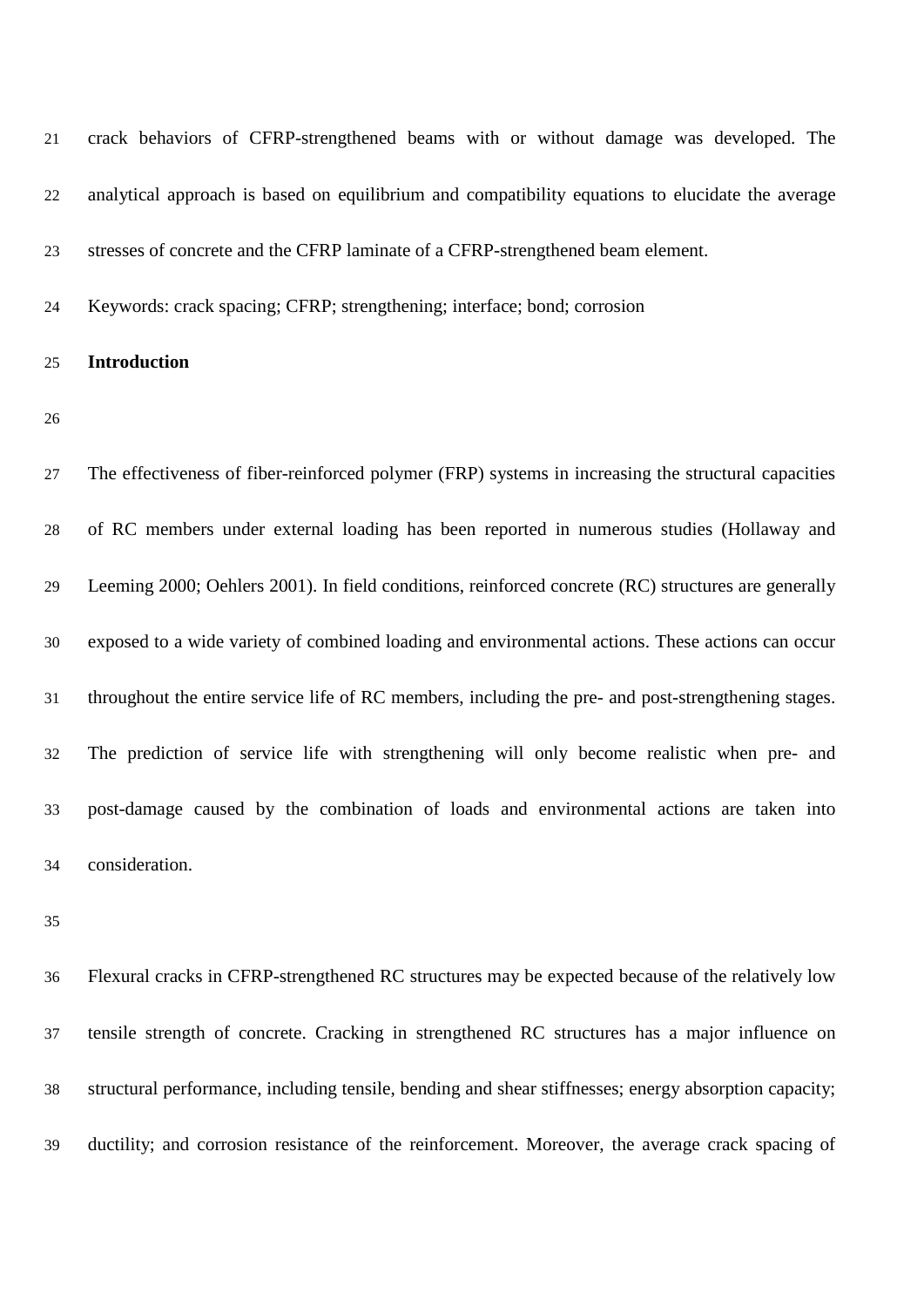strengthened beams plays an important role in the transfer of shear stress along the CFRP laminate-substrate interface with concrete and in the normal stress generated in the concrete substrate in the case when premature debonding failure, such as CFRP peeling or concrete cover separation, is investigated (Zhang et al. 2011; Wang and Ling 1998;Raoof and Hassanen 2000). 44 Therefore, it is necessary to predict the cracking behavior of CFRP-strengthened RC beams. Tensile cracking in strengthened concrete members is affected by various factors, such as the types of reinforcement, concrete cover thickness, effective cross-sectional area of concrete, diameter of reinforcement, ratio of reinforcement, number of layers of reinforcement, surface geometry of reinforcement, quality of concrete, and magnitude of pre-stress. Corrosion of the reinforcement is one of the major causes of deterioration in reinforced concrete structures. Moreover, the chloride penetration with load combination is among the most frequent origins for early and excessive damage of RC structures situated in marine environments or exposed to de-icing salt during the winter period. Consequently, the primary mechanism for the bond strength between deformed bars and concrete is deteriorated. Carbon fiber sheets are considered to be a highly durable material with very good resistance against harsh environments (Saadatmanesh et al. 2010; Sciolti et al. 2010). The harmful effects of water or corrosive solutions on the properties of the epoxy resins used for CFRP bonding are reported to be plasticization, hydrolysis, cracking and crazing, which can directly affect the mechanical properties of the resin and its bonding to the concrete substrate (Lau and Büyüköztürk 2010; Tuakta and Büyüköztürk 2011; Mays and Hutchinson 1992). The change in the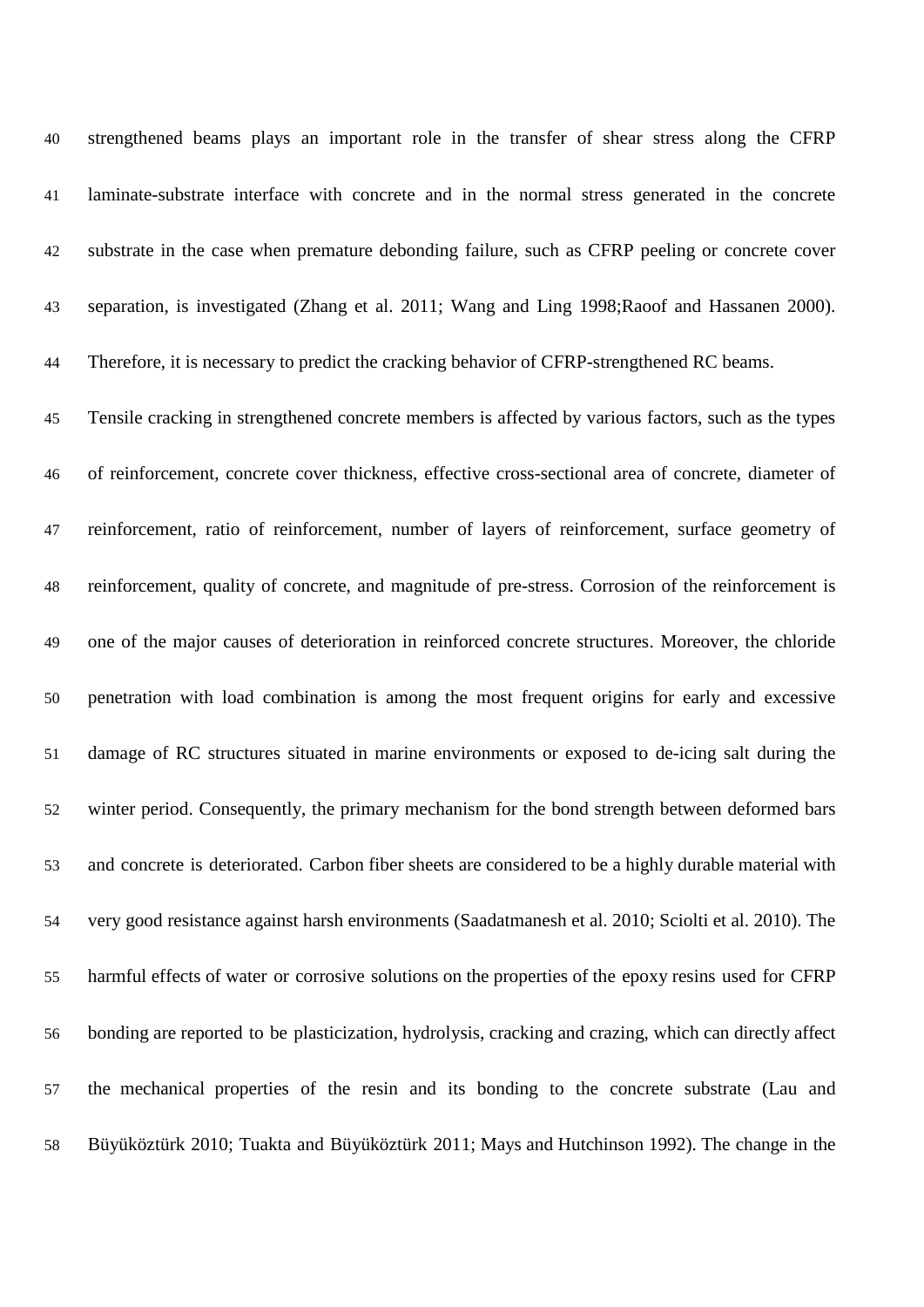| 59 | bonding properties of the CFRP-concrete interface due to moisture may affect the cracking behavior  |
|----|-----------------------------------------------------------------------------------------------------|
| 60 | of CFRP-strengthened RC members. Although many studies have been conducted by different             |
| 61 | researchers regarding the effects of either pre- or post-damages on the structural performances of  |
| 62 | CFRP-strengthened RC members (Badawi and Soudki 2010; Bonacci and Maalej 2000; Debaiky et al.       |
| 63 | 2002; EI Maaddawy and Soudki 2005; Masoud et al. 2001; Masoud and Soudki 2006; Nossoni and          |
| 64 | Harichandran 2009; Wang et al. 2004; Wootton et al. 2003), thorough comparisons of                  |
| 65 | CFRP-strengthened beams of pre- and post-damage have not been conducted: 1. Pre-damage with         |
| 66 | sustained loading, 2. pre-damage with combined sustained loading and bar corrosion, and 3. post-    |
| 67 | damage with wetting-drying cycles. Although some models have been developed for the average         |
| 68 | crack spacing in CFRP-strengthened RC members (Raoof and Hassanen 2000; Ceroni and Pecce            |
| 69 | 2009; Zhang et al. 2012), a reliable model for the cases with pre- or post-damage still needs to be |
| 70 | developed and examined.                                                                             |

 The main objectives of this study are to investigate and compare the effects of the above three types of pre- and post-damages on the cracking behavior of CFRP-strengthened RC beams and to develop a rational methodology for predicting the average stabilized crack spacing. The pre-damage is induced by either sustained loading only or by the combination of sustained loading and corrosion. The pre-damage involved a sustained loading with an anchortightening system, an electrochemical process to accelerate the migration of chlorides from an external electrolyte into the tested beams,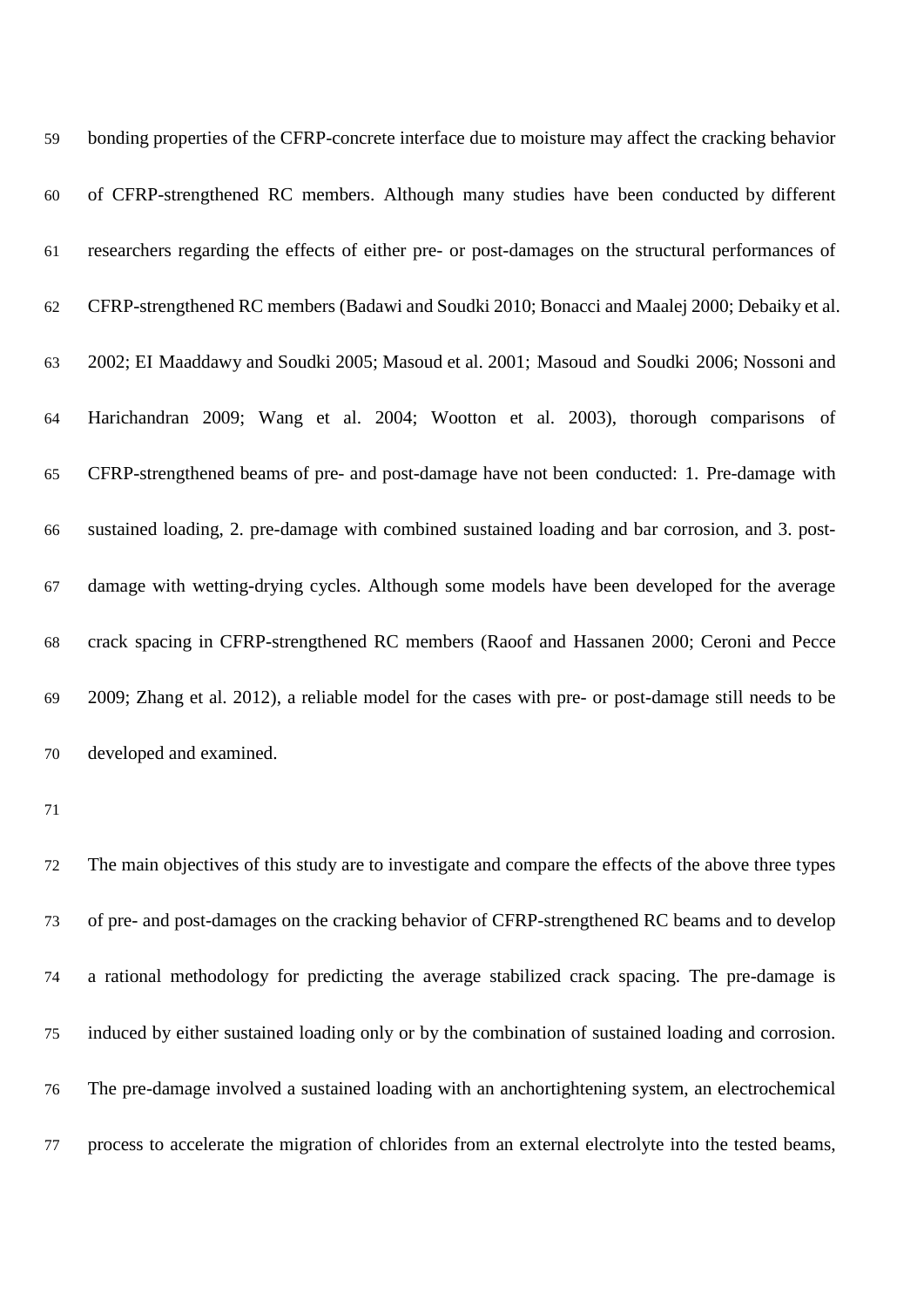| 78 | and a wetting-drying cycle process with a controlled current to accelerate the corrosion of the    |
|----|----------------------------------------------------------------------------------------------------|
| 79 | reinforcing steel bars in the tested beams. The post-damage was induced by wetting-drying cycles   |
| 80 | after CFRP strengthening. A loading test was conducted to determine the cracking behaviors of the  |
| 81 | beams with or without damage before and after strengthening. Subsequently, a model capable of      |
| 82 | evaluating the crack behaviors of CFRP-strengthened beams with or without damage was developed.    |
| 83 | The analytical approach is based on equilibrium and compatibility equations to elucidate the       |
| 84 | average stresses of concrete and the CFRP laminate of a CFRP-strengthened beam element.            |
| 85 |                                                                                                    |
| 86 | <b>Test Program</b>                                                                                |
| 87 |                                                                                                    |
| 88 | Table 1 summarizes the experimental program. In total, 12 beams were tested. The acronym           |
| 89 | designation adopted for the specimens was as follows: "C" represents corrosion pre-damage, and "L" |
| 90 | means sustained pre-loading damage; "S" stands for CFRP strengthening; and the last number         |
| 91 | corresponds to the number of wetting-dying cycles after strengthening. For example, specimen       |
| 92 | "L-C-S-40" is the CFRP-strengthened beam with combined pre-loading and corrosion damage            |
| 93 | before strengthening and 40 wetting-drying cycles after strengthening.                             |
| 94 |                                                                                                    |
| 95 | Fig. 1 presents the geometry and reinforcement details of the tested specimens. The specimens had  |

a cross section of 120 x 200 mm. The total length of the specimen was 2,000 mm, with a clear span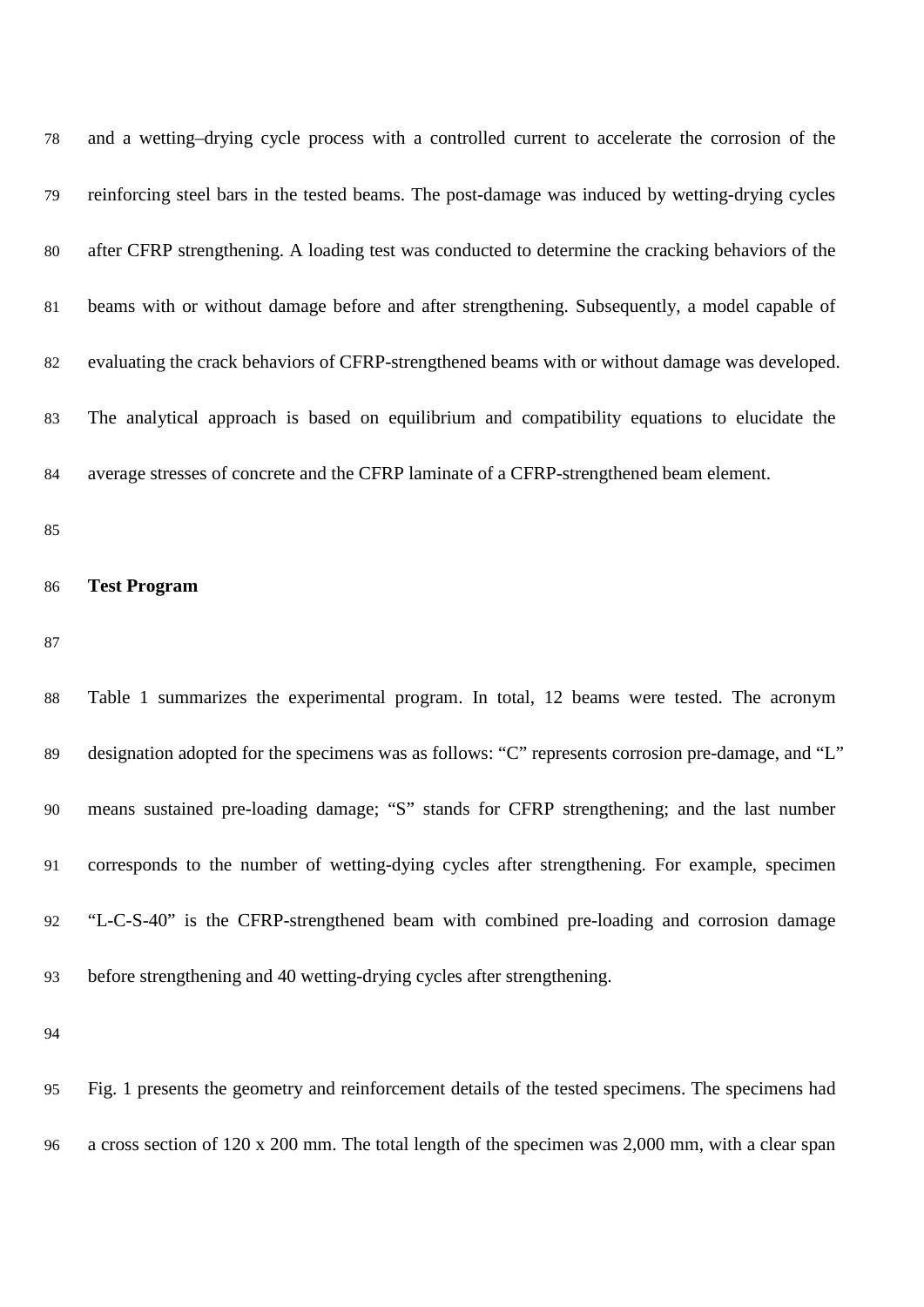| 97  | of 1,800 mm. For tension reinforcement, the beams were reinforced with two B12 mm (HRB 335)          |
|-----|------------------------------------------------------------------------------------------------------|
| 98  | deformed steel bars that were hooked at the ends of the beams to avoid any premature bond failure.   |
| 99  | Two $\phi$ 8 mm diameter (HPB 235) smooth steel bars were provided as compression reinforcement.     |
| 100 | Sufficient shear reinforcement was provided by $\phi$ 8 mm stirrups (HPB 235) spaced at 100 mm       |
| 101 | within the shear span and at 200 mm within the constant moment zone. The stirrups were wrapped       |
| 102 | with insulating tape at the stirrup-tension bar interfaces to prevent the stirrups from experiencing |
| 103 | accelerated corrosion. As shown in Fig. 1, the corrosion specimens were corroded within 1,200 mm     |
| 104 | of the beam center.                                                                                  |

 The 28-day compressive strength of concrete was determined to be 36.7 MPa. The yield strengths of the tension reinforcement were 349 MPa and 318 MPa for the shear and compression reinforcement based on the results of a uni-axial tension test, respectively. Unidirectional CFRP flexible fabrics were used for strengthening and for U-shape anchoring using the wet lay-up procedure. The cured CFRP sheet had a design thickness of 0.111 mm, a tensile strength of 4114 MPa, an elastic modulus of 202 GPa, and an elongation at break of 2.33%, as provided by the manufacturer. The epoxy resin used for CFRP bonding is a formulation of a bisphenol-A-type epoxy resin and a hardener component that consists of blend sof polyamines; the resin and hardener components were mixed in a weight ratio of 2:1. The cured resin had a tensile strength of 41 MPa, an elastic modulus of 2.6 GPa and an elongation at break of 1.6%, as provided by the manufacturer.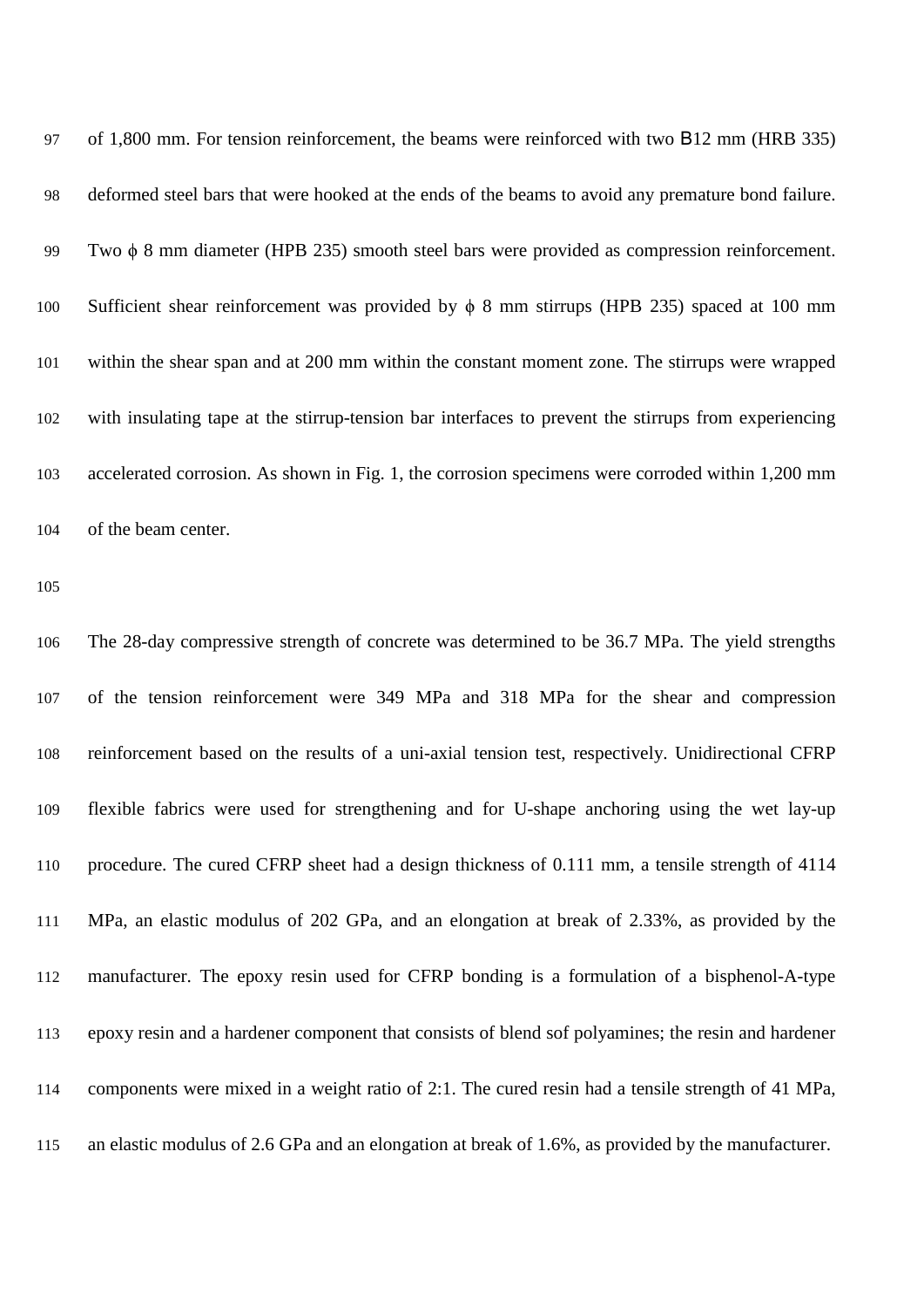#### *Sustained Pre-loading Technique*

 As indicated in Fig. 2, the sustained pre-loading was applied using the bolted-anchorage system. The upper beam was for the combined load and corrosion pre-damage, and the lower beam was for the load pre-damage only. The unstrengthened specimen Ref was loaded first in a four-point bending configuration to determine its peak load, which was 41.2 kN with flexural failure. The load located at the one-third and two-third points of the beam span, and each took 25% of the peak load of specimen Ref, which is after the occurrence of flexural cracks and before yielding of the longitudinal bar. The beam self-weight (approximately 120 kg) was relatively small compared to the applied load (2010 kg); thus, its effect was ignored. The loading amplitude was controlled by the output of a digital torque wrench, which was calibrated by comparing the value of torque with the pull-out force indicated by a load cell. The sustained preloading was set to be 12 weeks. To compensate for the force loss due to creep and corrosion of the steel anchor, the anchor forces were re-calibrated every 15 days.

## *Accelerated Corrosion Technique before CFRP Strengthening*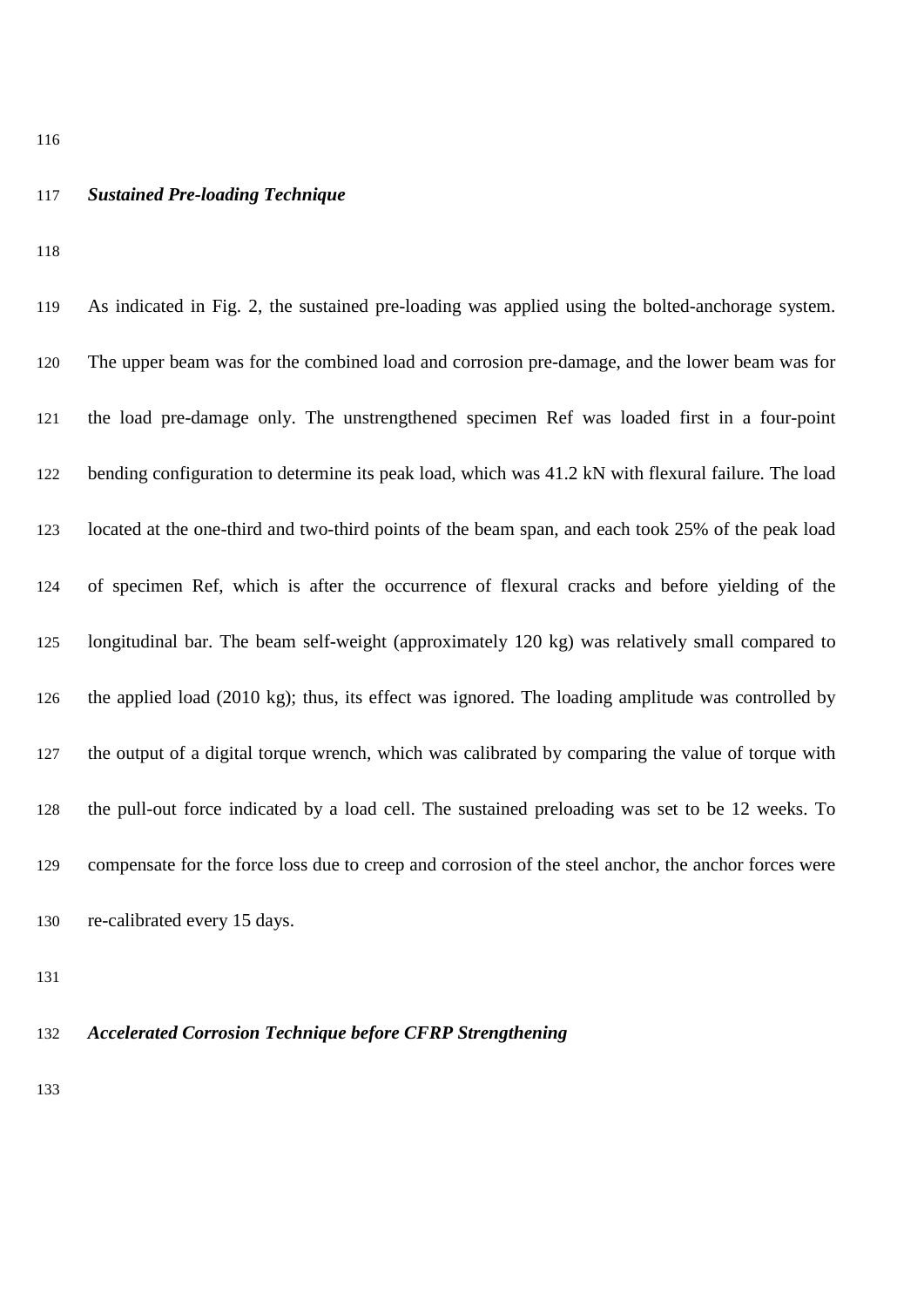Before CFRP strengthening, accelerated corrosion along with the sustained loading technique were applied in the laboratory to induce corrosion in a reasonable period of time. Fig. 3 presents a schematic representation of the test setup for the accelerated corrosion. A sponge that absorbs NaCl solution was used to keep the concrete in the targeted corrosion areas wet. Stainless steel nets were attached to the sponge. The outside of the beam was then wrapped with a plastic sheet to keep the moisture in the sponge. The corrosion procedure can be divided into two phases, namely the electro-migration phase and the wetting–drying cycle phase. In the electro-migration phase, chloride ions were electro-migrated into the concrete cover using an electrochemical method. To simulate realistic chloride ingress in concrete, a NaCl solution with a concentration of 2 mol/L was first placed in the sponge to keep the concrete wet for more than 24 hrs. A stainless steel sheet was placed close to the neutral axis of the beam, as indicated in Fig. 1. The direction of the current flow was adjusted such that the outside stainless steel nets attached to the sponge became the cathode and the embedded stainless steel sheets served as the anode. Lastly, a constant voltage of 30 V was applied between the outside stainless steel nets and the embedded stainless steel sheets using a DC power source. Note that the use of the embedded stainless steel sheets as the anode is to achieve a relative non-uniform corrosion of the longitudinal steel bars, which reflects a more practical corrosion phase. The estimated time for the electro-migration phase was calculated to be 4.65 days based on Faraday's law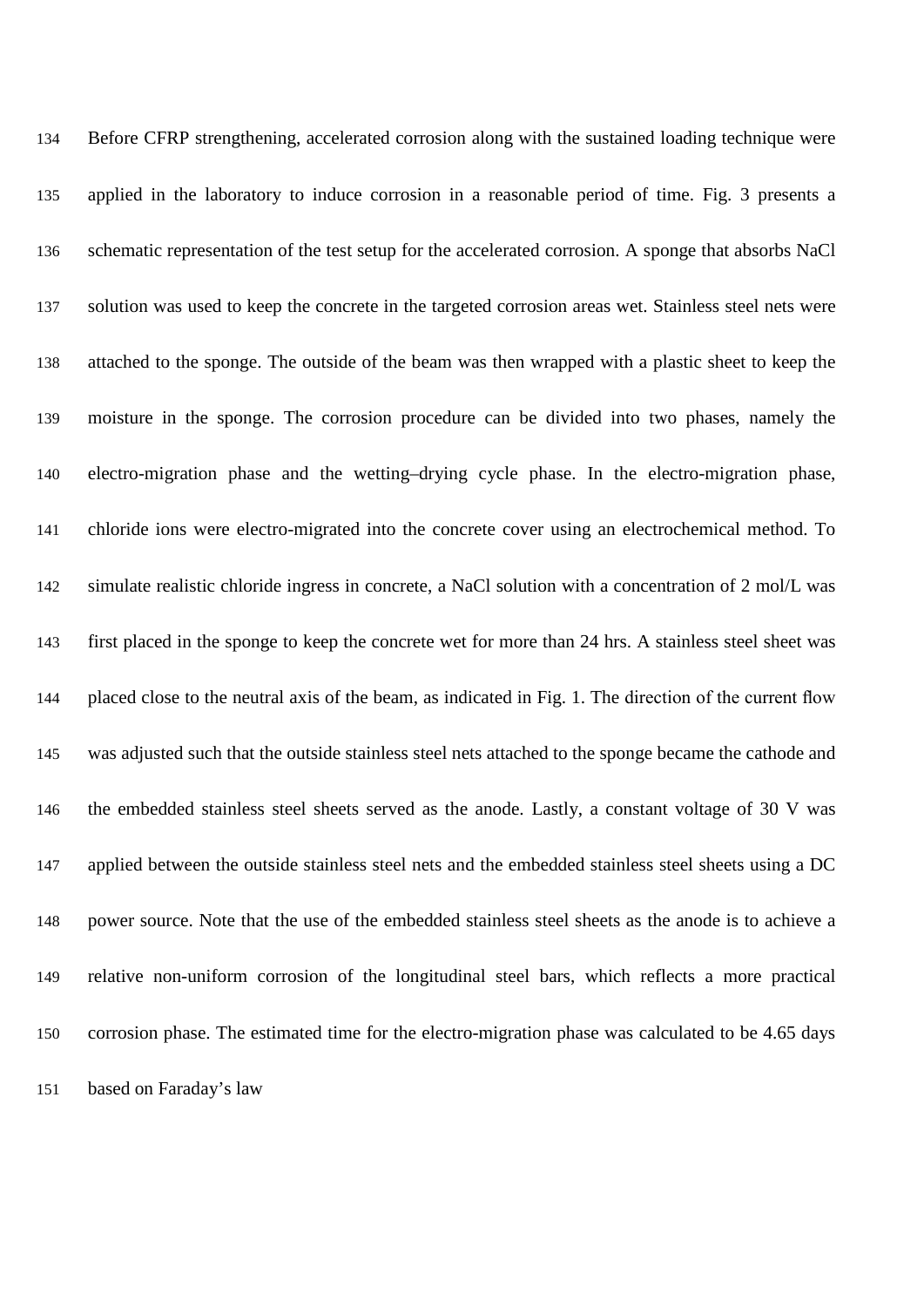| 152 | Previous experience showed that cracks generate more rapidly in a dry environment than in a humid                 |
|-----|-------------------------------------------------------------------------------------------------------------------|
| 153 | environment when an accelerated corrosion process is applied (Luping and Nilsson 1993). To                        |
| 154 | simulate the degradation process that occurs in a real environment, a wetting-drying cycle process                |
| 155 | was used immediately after the electro-migration process. Each cycle of the wetting-drying process                |
| 156 | involved 3 days of drying followed by 4 days of wetting. The drying process was achieved by                       |
| 157 | removing the plastic sheet to dry the sponge, whereas in the wetting process, the plastic sheet was               |
| 158 | reapplied to cover the beam and a 5% NaCl solution was placed in the sponge to wet the concrete.                  |
| 159 | For the purpose of accelerated corrosion, a current density applied through the steel reinforcement               |
| 160 | (acting as the anode) and the stainless steel nets (acting as the cathode) of 0.15 mA/cm <sup>2</sup> was used in |
| 161 | this study to avoid the damaging influence of high current on the steel and concrete interfacial bond             |
| 162 | (El Maaddawy and Soudki 2003). The estimated time for corrosion was calculated based on                           |
| 163 | Faraday's law. In total, the wetting process was tested for 12 weeks.                                             |

# *CFRP Repair Scheme*

 After the reinforcing steel was corroded to the desired mass loss, the sustained load was released. The longitudinal and transverse cracks caused by steel corrosion or sustained loading, that appeared on the sides or the bottom face of the beams, were left untreated, with only the removal of surface dust for FRP bonding. The maximum crack width after pre-damage with sustained loading held was 0.20 mm and the CFRP was attached after the pre-loading was released. The residual crack width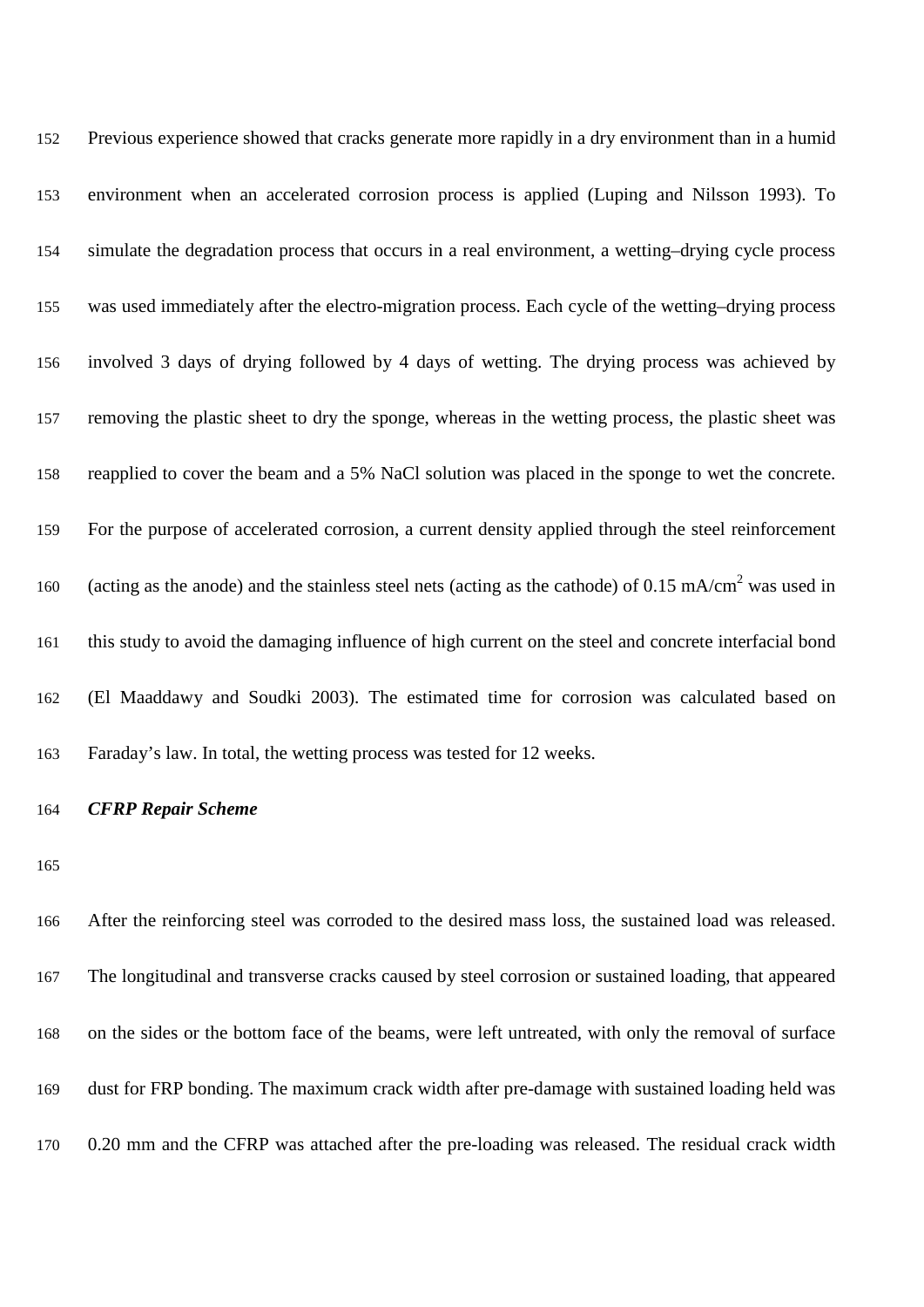| 171 | was small so that no repairing effort was made. However in practice, the cracks of large width      |
|-----|-----------------------------------------------------------------------------------------------------|
| 172 | $(0.20$ mm) should be repaired first before strengthening. The repair scheme consisted of flexural  |
| 173 | tension and U-wrap confinement sheets, as shown in Fig. 4. Two layers of flexural CFRP sheets       |
| 174 | with a width of 120 mm and a length of 1795 mm were bonded along the tension face of the beam       |
| 175 | with the fibers oriented parallel to the longitudinal direction of the beams. The CFRP U-wraps were |
| 176 | 100 mm in width and 100 mm in height, and they were placed in an intermittent scheme along the      |
| 177 | shear span with a clear spacing of 50 mm.                                                           |

# *Wetting-drying Cycles after CFRP Strengthening*

 A wetting–drying cycle process was induced two weeks after the CFRP strengthening. The sustained loading, which was 50% of the flexure strength of control specimen Ref, was applied first similar to the pre-damage process. The anchor forces were re-calibrated every 15 days. Each cycle of the wetting–drying process involved 12 hours of wetting by submerging the specimen into a 5% NaCl solution. The 12 hour drying process within one cycle was achieved by taking out the specimen to be dried with electric fans.

| 188 |  |  | <b>Test Setup and Instrumentation</b> |
|-----|--|--|---------------------------------------|
|-----|--|--|---------------------------------------|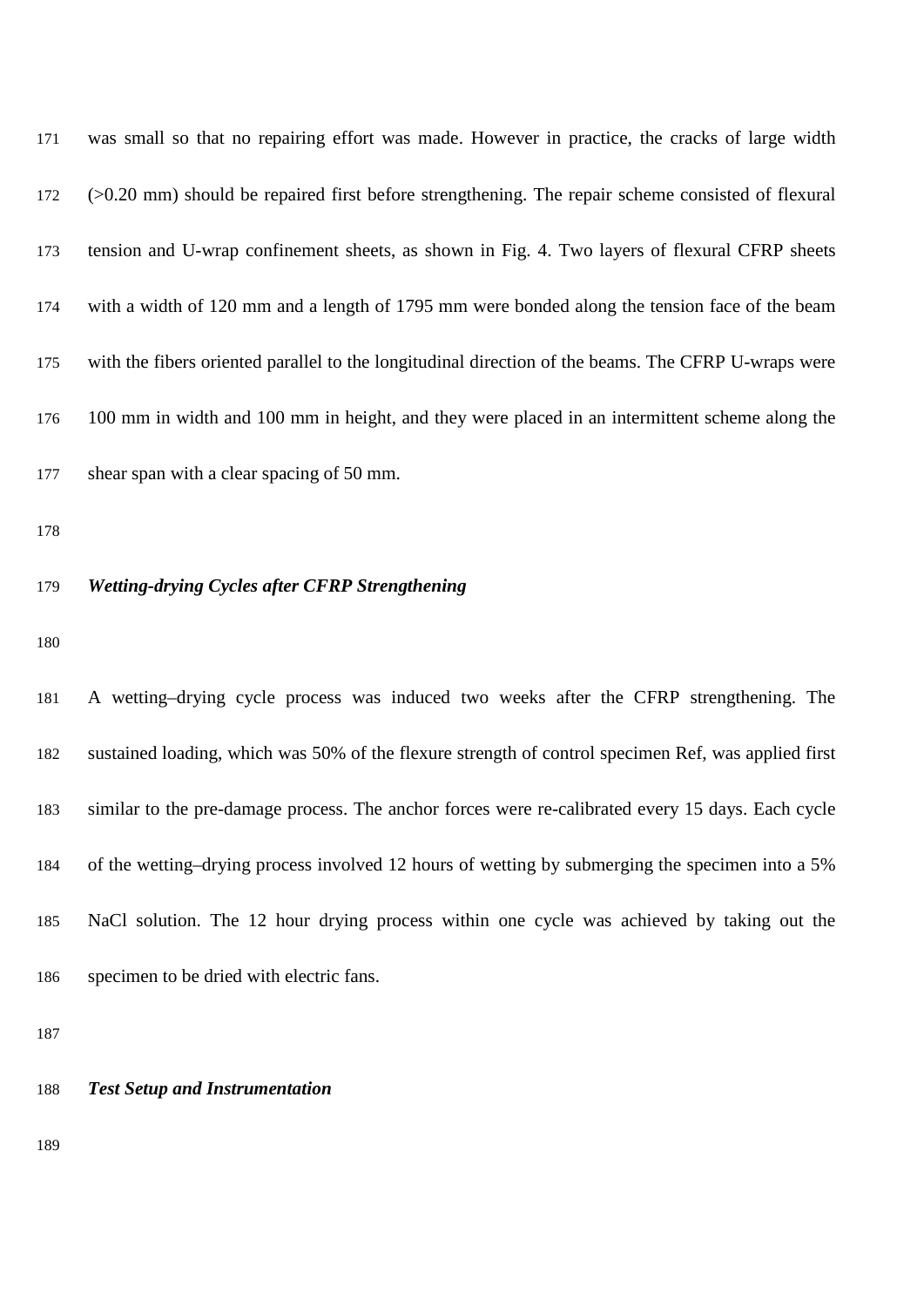| 190 | All of the specimens were monotonically loaded to the peak load stage under four-point bending    |
|-----|---------------------------------------------------------------------------------------------------|
| 191 | with a beam shear span to depth ratio of 3.0 at a loading step of 2kN/step before yielding of the |
| 192 | tension reinforcement and 1.5 mm/step after yielding of the tension reinforcement. Three linear   |
| 193 | variable differential transformers (LVDTs) were used to measure the vertical displacements at the |
| 194 | mid-span and at the loading point. The crack spacings and widths in the constant moment zone were |
| 195 | recorded at the peak load stage.                                                                  |

#### **Results and Discussion**

### *Gravimetric Mass Loss Measurements*

 After loading the test specimens to failure, the tension steel bars were extracted and cleaned for the purpose of calculating mass loss following the ASTM G1-90 Standard (2002). Twelve coupons with a length of 100 mm within the targeted 1200 mm long corrosion area per steel bar per beam were used. The weight of the steel reinforcing bars without corrosion was determined by weighing the 100 mm long steel bars in the uncorroded zone of the same beam such that the weight of the extracted coupons after corrosion could be compared to the original weight and the mass loss due to corrosion could be estimated. The average measured values from 24 coupons per beam for the mass loss (corrosion degree) in the tension steel of the corroded beams are listed in Table 2. It can be concluded that the expected mass losses (10%) were achieved in the laboratory. The degree of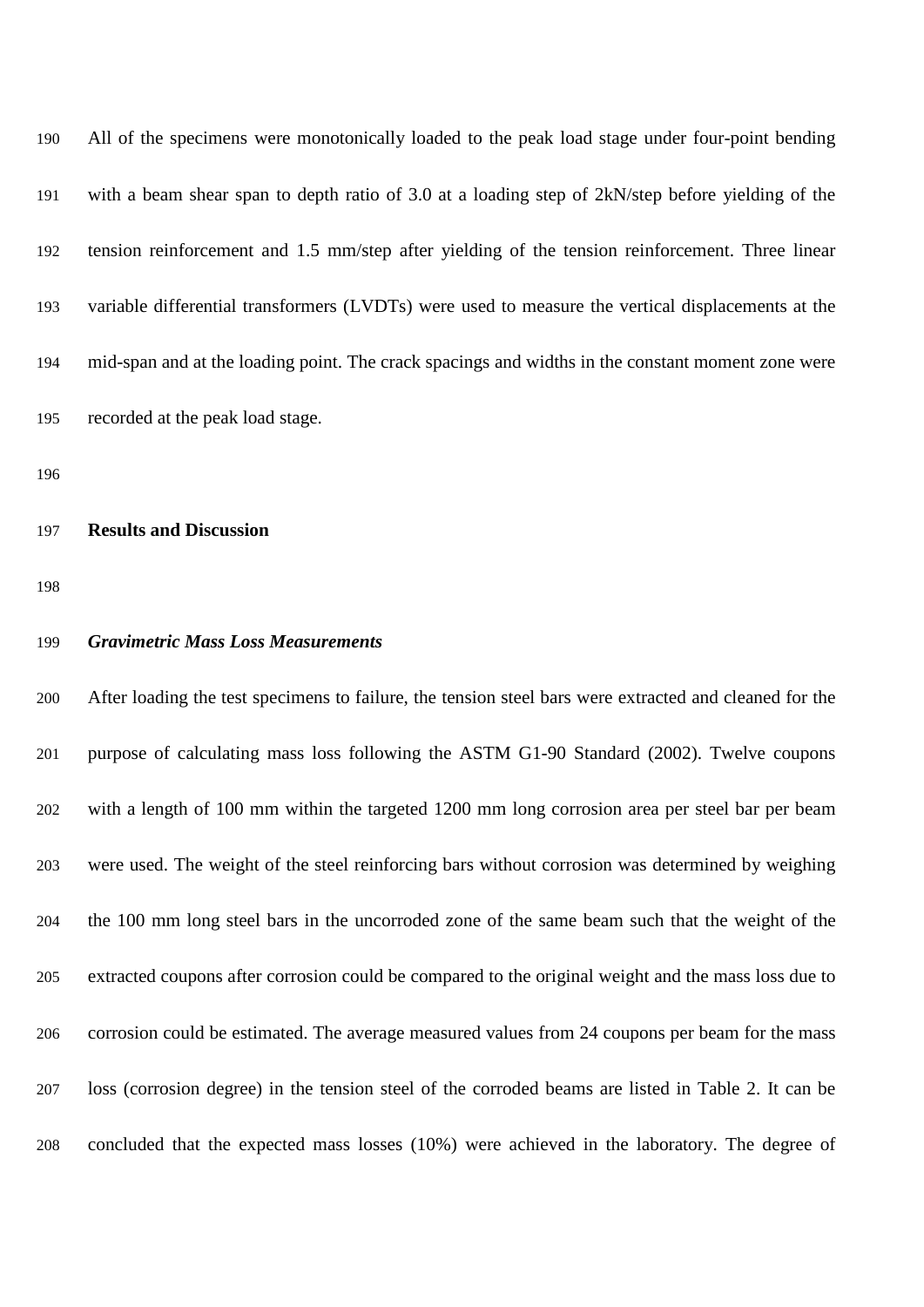| 209 | corrosion of the beams subjected to wetting-drying cycles after CFRP strengthening (L-C-40,         |
|-----|-----------------------------------------------------------------------------------------------------|
| 210 | L-C-80, L-C-120) differed less than that of the L-C-S beam without further exposure to              |
| 211 | wetting-drying cycles. The wetting-drying cycles after CFRP strengthening insignificantly affected  |
| 212 | the degree of corrosion.                                                                            |
| 213 |                                                                                                     |
| 214 | <b>Cracking behavior</b>                                                                            |
| 215 |                                                                                                     |
| 216 | For specimens Ref and L, the cracks developed conformably, and almost all major cracks expanded     |
| 217 | dramatically after yielding of the tension reinforcements. For specimen L-C, three of the six major |
| 218 | cracks tended to open rapidly, whereas the remaining three cracks exhibited indistinctive changing  |
| 219 | after the tension reinforcements yielded. The strengthened beams exhibited a similar tendency, with |
| 220 | specimens of the S series and L series showing consistent crack development and specimens of the    |
| 221 | L-C-S series showing inconsistent crack development. Fig. 5 shows the measured crack width          |
| 222 | distributions of the samples. This inconsistent crack development was attributed to the non-uniform |
| 223 | corrosion of the tension reinforcements and hence the non-uniform bond between the tension          |
| 224 | reinforcements and concrete. The cracks that passed through more heavily corroded tension bars      |
| 225 | developed faster.                                                                                   |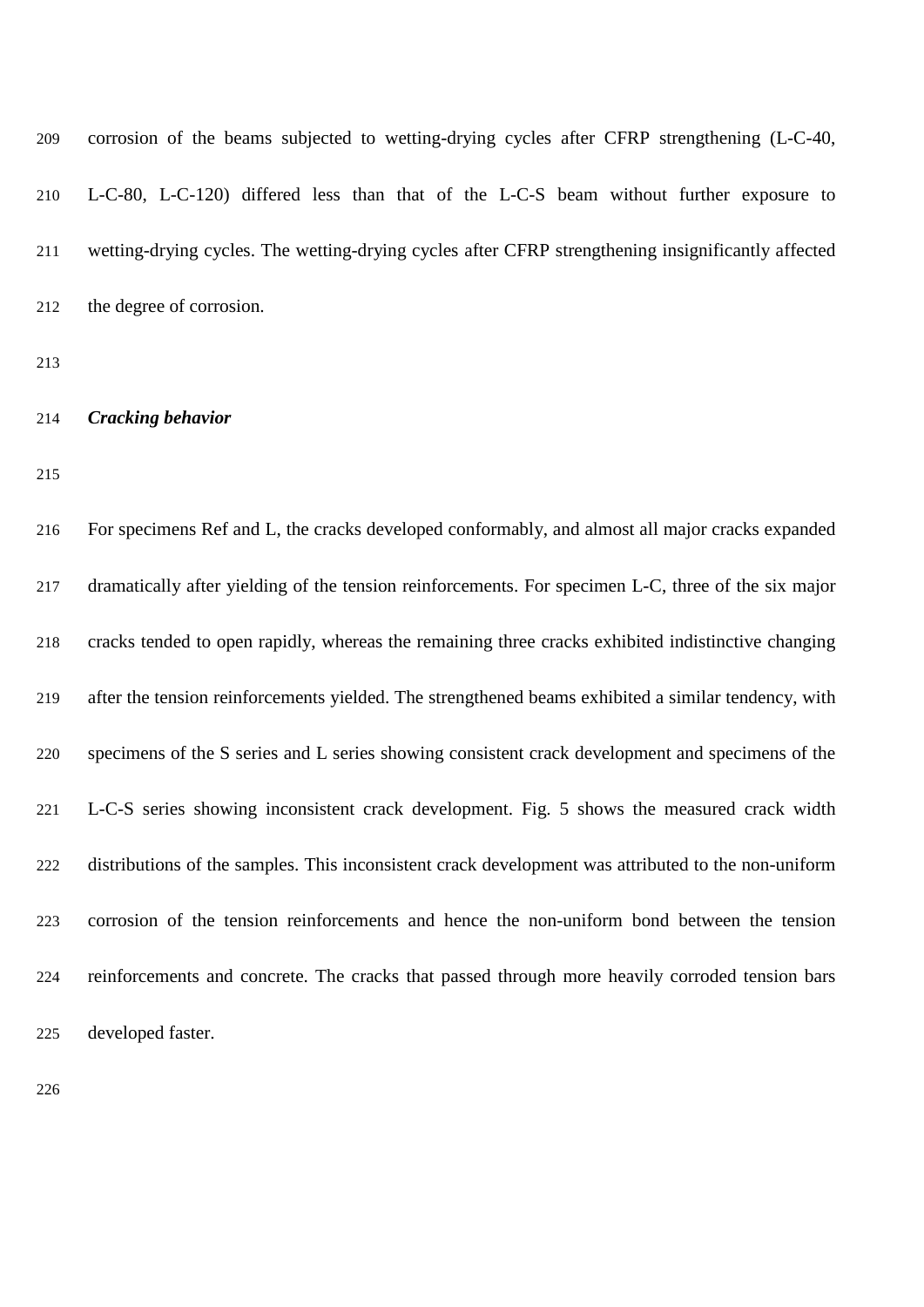| 227 | Fig. 6.a shows the crack pattern of two sides (front and back) and of the bottom for the beams after                    |
|-----|-------------------------------------------------------------------------------------------------------------------------|
| 228 | pre-damage with sustained loading or combined loading and corrosion. For specimens of the L                             |
| 229 | series, flexural cracks primarily appeared within the constant moment zone. For specimens of the                        |
| 230 | L-C series, in addition to the transverse cracks, two longitudinal corrosion cracks were observed at                    |
| 231 | the side soffit of the beams, running parallel to the corroded steel reinforcing bars. Because the                      |
| 232 | thickness of the side concrete cover $(20 \text{ mm})$ is less than that of the bottom $(25 \text{ mm})$ , no corrosion |
| 233 | cracks were observed in the bottom of the beam. Table 2 lists the average crack spacings and widths                     |
| 234 | within the constant moment zone of specimens of the L series and L-S series. The average spacing                        |
| 235 | of transverse cracks in the L-C series with the constant sustained load is 129 mm, which is close to                    |
| 236 | that of the L series of 133 mm. The average crack width of the L-C series (0.19 mm) is larger than                      |
| 237 | that of the L series (0.15 mm). The cracks were actually formed with the sustained loading before                       |
| 238 | corrosion of the bar was initiated. However, corrosion of the bar weakened the bond between the                         |
| 239 | bar and the concrete and resulted in a larger crack width, although the crack spacing is similar.                       |

 Table 2 also lists the average crack spacings and crack widths within the constant moment zone of loaded beams at the peak load stage, and the crack pattern is shown in Fig. 6.b. The specimens of the S, L-S, L-C-S series after strengthening have average crack spacings (width) of 74 (0.18) mm, 78(0.26) mm and 79 (0.21) mm compared to un-strengthened beams of 109 (1.01) mm, 115.0(0.94) mm and 131 (1.37) mm, respectively. The CFRP-strengthened beams had relatively smaller crack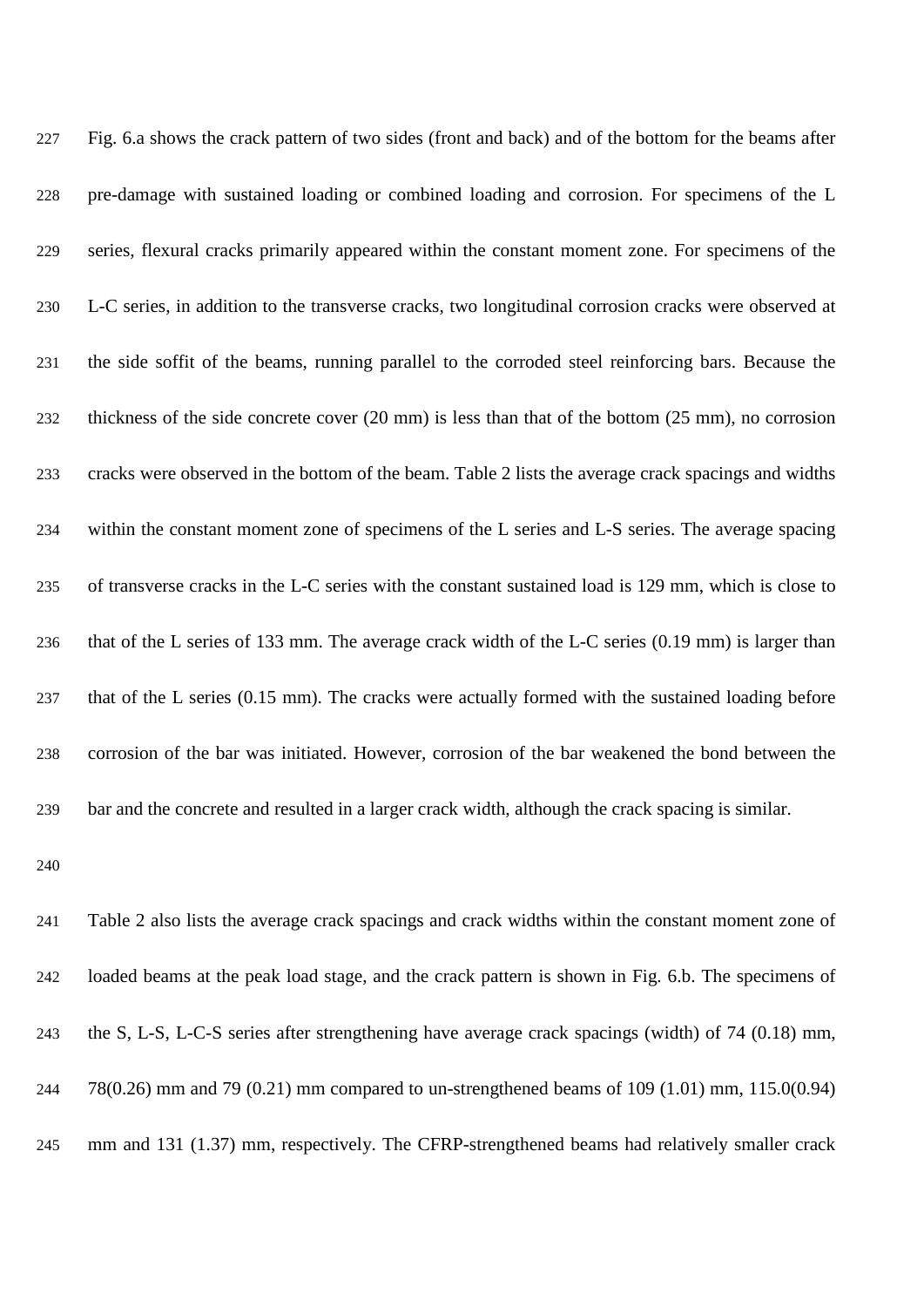| 246 | spacings and widths than the un-strengthened beams. After CFRP strengthening, the effect of        |
|-----|----------------------------------------------------------------------------------------------------|
| 247 | pre-damage on the crack spacing and width is not as distinct as that in the un-strengthened cases. |
| 248 | The ability of CFRP to restrain crack development was verified. The sustained loading pre-damaged  |
| 249 | beam exhibited an insignificant difference in crack spacing and width compared to beams without    |
| 250 | pre-damage, indicating its negligible effect on the bar-concrete shear bonding properties.         |

 The combined load and corrosion pre-damaged beam (L-C) had the largest crack width of 1.37 mm among the three un-strengthened beams. The accumulated corrosion products that cover the surface of the bar may cause significant changes at the steel–concrete interface. Corrosion products can alter the surface conditions at the boundary between the reinforcement and concrete and hence influence the development of bond stresses. Additionally, corrosion-induced cracking or spalling of the cover will reduce the confinement provided by the concrete to the reinforcement, which is accompanied by a corresponding reduction in the bond strength. Meanwhile, the reduction of the rib height of the deformed bars with increasing levels of corrosion of the reinforcement weakens the interlocking forces between the ribs of the bars and the surrounding concrete keys.

 As shown in Table 2, the average crack spacings at the peak load stage of the strengthened uncorroded beams subjected to further wetting- drying cycles are 67 mm, 75 mm and 70 mm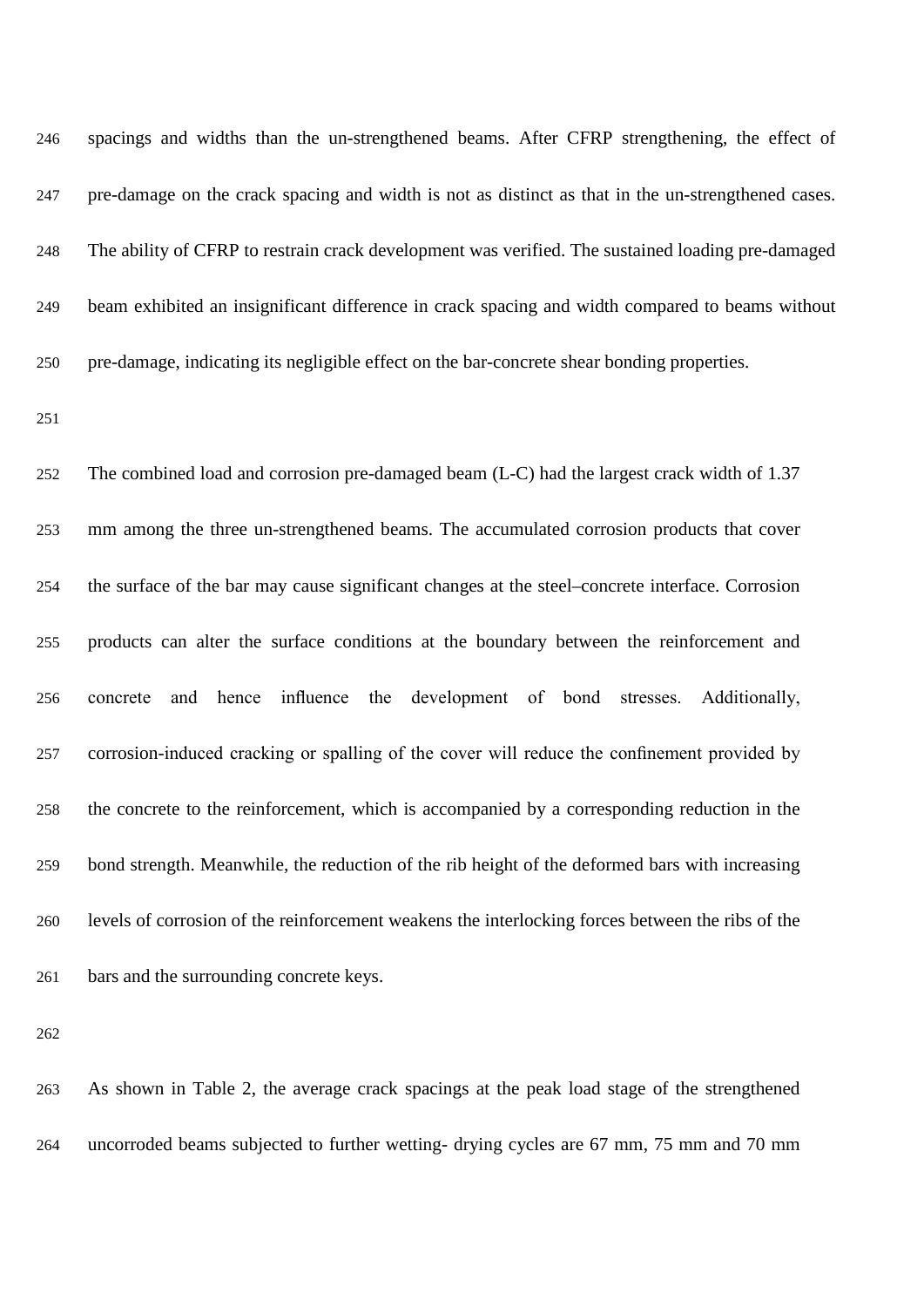| 265 | for specimens S-40, S-80 and S-120, respectively, which is less than a 10% difference from the |
|-----|------------------------------------------------------------------------------------------------|
| 266 | value of 74 mm for specimen S without further exposure to wetting-drying. Similarly, the       |
| 267 | specimens L-C- S-40 and L-C-S-80 had average crack spacings of 76 mm and 75 mm at the          |
| 268 | peak load stage, respectively, which are approximately 4% smaller than the value of 79 mm for  |
| 269 | specimen L-C-S. On the other hand, the average crack spacing of specimen L-C-S-120 is 14%      |
| 270 | larger than that of specimen L-C-S. The wetting-drying cycles after strengthening exerted      |
| 271 | marginal effect on the degree of corrosion and the average crack spacing compared to the       |
| 272 | strengthened specimens without further exposure for both the corroded and un-corroded cases.   |
| 273 |                                                                                                |
| 274 | <b>Analytical model</b>                                                                        |
| 275 |                                                                                                |
| 276 | To better understand the cracking behavior of CFRP-strengthened beams, an analytical approach  |
| 277 | that considers the stresses of FRP-strengthened beam elements based on equilibrium and         |
| 278 | compatibility equations was developed. Fig. 7.a shows a longitudinal segment of a              |
|     |                                                                                                |

CFRP-strengthened beam between two adjacent cracks subjected to uniaxial tensile force. The

length of this segment, *Sc*, represents the crack spacing. The free body diagram of the substrate and

CFRP laminate with a length of *dx* is shown in Fig. 7.b. The equilibrium of forces acting on the

concrete and CFRP segment can be written as follows: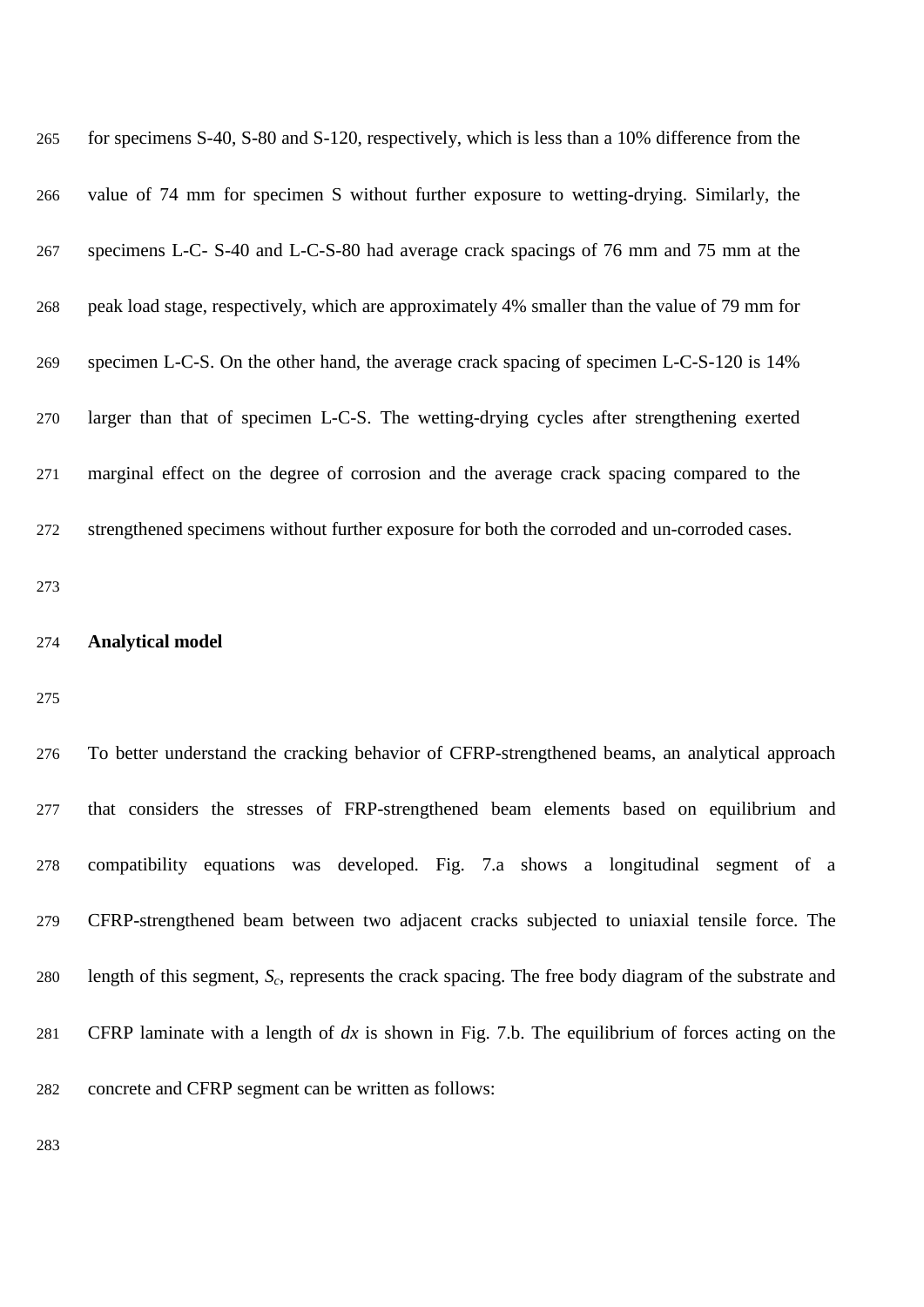284 
$$
\frac{dF}{dx} = \frac{d\sigma_c(x)}{dx} A_{ct} = -\left(\sum O_r \tau_{bc}(x) + \sum O_{CFRP} \tau_{bCFRP}(x)\right)
$$
 (1)

286 where  $\tau_{bc}(x)$  and  $\tau_{bCFRP}(x)$  denote the bond stress at the reinforcement-concrete interface and at the 287 reinforcement-CFRP interface at the stabilized crack stage, which is assumed to follow a parabolic 288 variation, as shown in Fig. 7.c. The peak bond stress *τbcm* or *τbCFRP* occurs at the midsection between 289 the two zero points. This bond stress distribution closely agrees with the experimental observations 290 of Jiang et al. (1984) and Kankam (1997) for uncorroded bars and of Zhao et al. (2013) for corroded 291 bars.  $O_r$  and  $O_{CFRP}$  denote the perimeter of the tension reinforcement in concrete and CFRP, 292 respectively, and *Act* denotes the effective tension area of concrete and can be determined according 293 to Zhang et al (2011). 294 For a given element between two adjacent cracks, the expected location for the maximum concrete 295 tensile stress is at the midway point (zero-slip point). At the stabilized crack stage, the tensile stress 296 of concrete at the zero-slip point  $(\sigma_{cs})$  cannot be greater than the tensile strength  $(f_{ct})$ , regardless of 297 the load increase. This condition corresponds to the stabilized crack spacing  $S_{cs}$  for the case in 298 which the maximum concrete tensile stress  $\sigma_{cmax} \leq f_{ct}$ . Therefore, based on Eq. 1, the following

299 equations can be derived following the shear stress distributions in Fig. 7.c: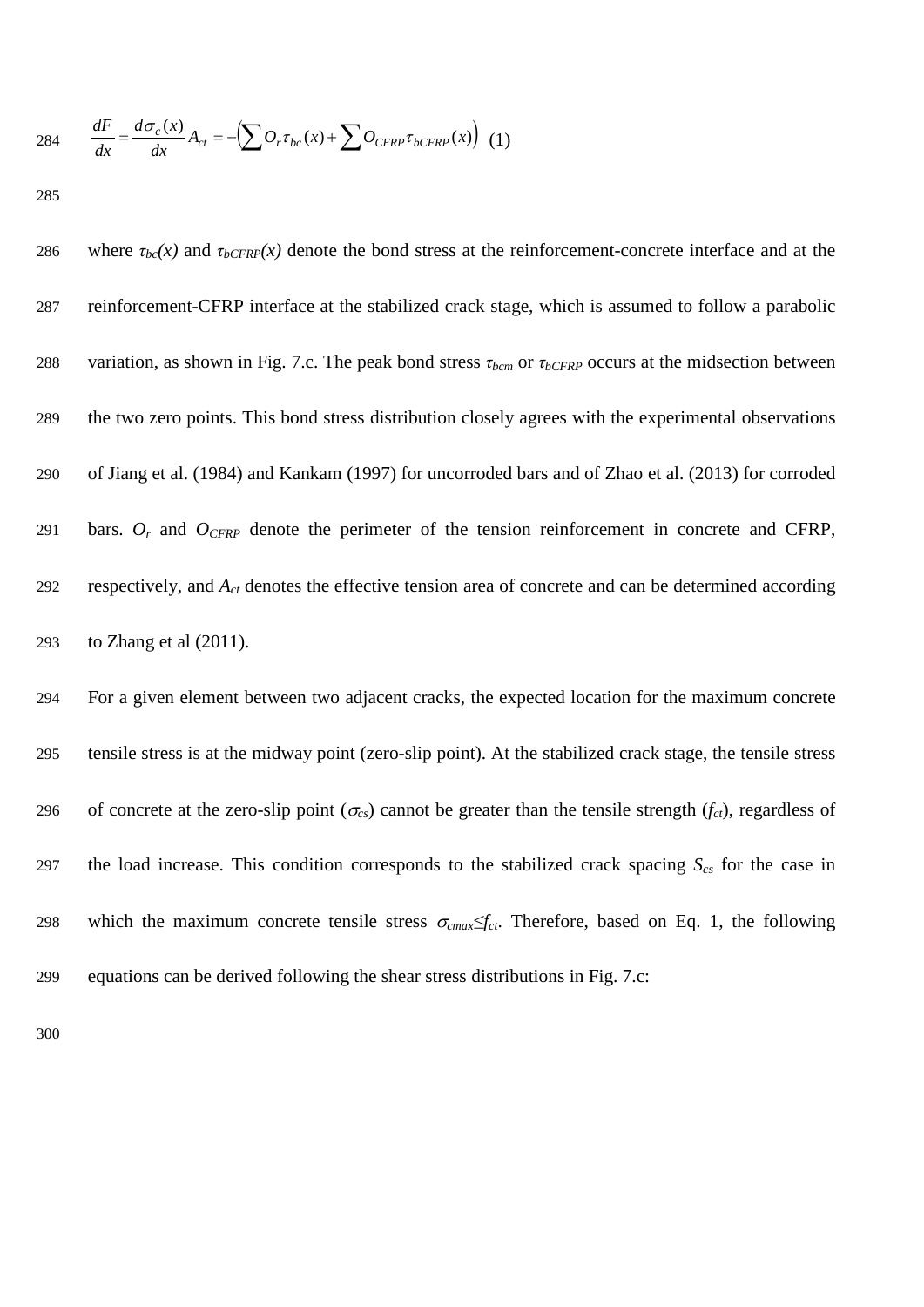$$
\sigma_{cs} = \int_{S/2}^{0} \frac{\left(\sum O_r \tau_{bc}(x) + \sum O_{CFRP} \tau_{bCFRP}(x)\right)}{A_{ct}} dx = \frac{\left(\sum O_r \cdot \frac{4}{3} \cdot \frac{1}{2} \cdot \frac{S}{2} \cdot \tau_{bcm} + \sum O_{CFRP} \cdot \frac{4}{3} \cdot \frac{1}{2} \cdot \frac{S}{2} \cdot \tau_{bCFRPm}\right)}{A_{ct}}
$$
\n
$$
= \frac{S\left(\sum O_r \tau_{bcm} + \sum O_{CFRP} \tau_{bCFRPm}\right)}{3A_{ct}} \le f_{ct}
$$

302 (2)

303

304 The stabilized crack spacing of the substrate concrete layer is then expressed in the following way: 305

306 
$$
S_{cs} = \frac{3f_{ct}A_{ct}}{\left(\sum O_{r}\tau_{bcm} + \sum O_{CFRP}\tau_{bCFRP}\right)}(3)
$$

307

 The bond strength between the reinforcement (steel bar and CFRP laminate) and concrete depends primarily on the compressive strength, the cover thickness of concrete, the confinement condition, and the surface condition of the reinforcement. The peak bond stress without corrosion damage (*τbcm*) can be calculated using the fib Model Code equation (2010).

312

 The bond strength at the interface between a steel bar and concrete is affected by the corrosion of the steel bar. Transverse reinforcement can control the development of cracking induced by steel corrosion and therefore restrain the bond degradation. Numerous studies have focused on the effect of corrosion on the bond between steel bars and concrete. In this study, the bond strength with bar corrosion (*τbcmc*) is represented by the following equation according to the experimental data from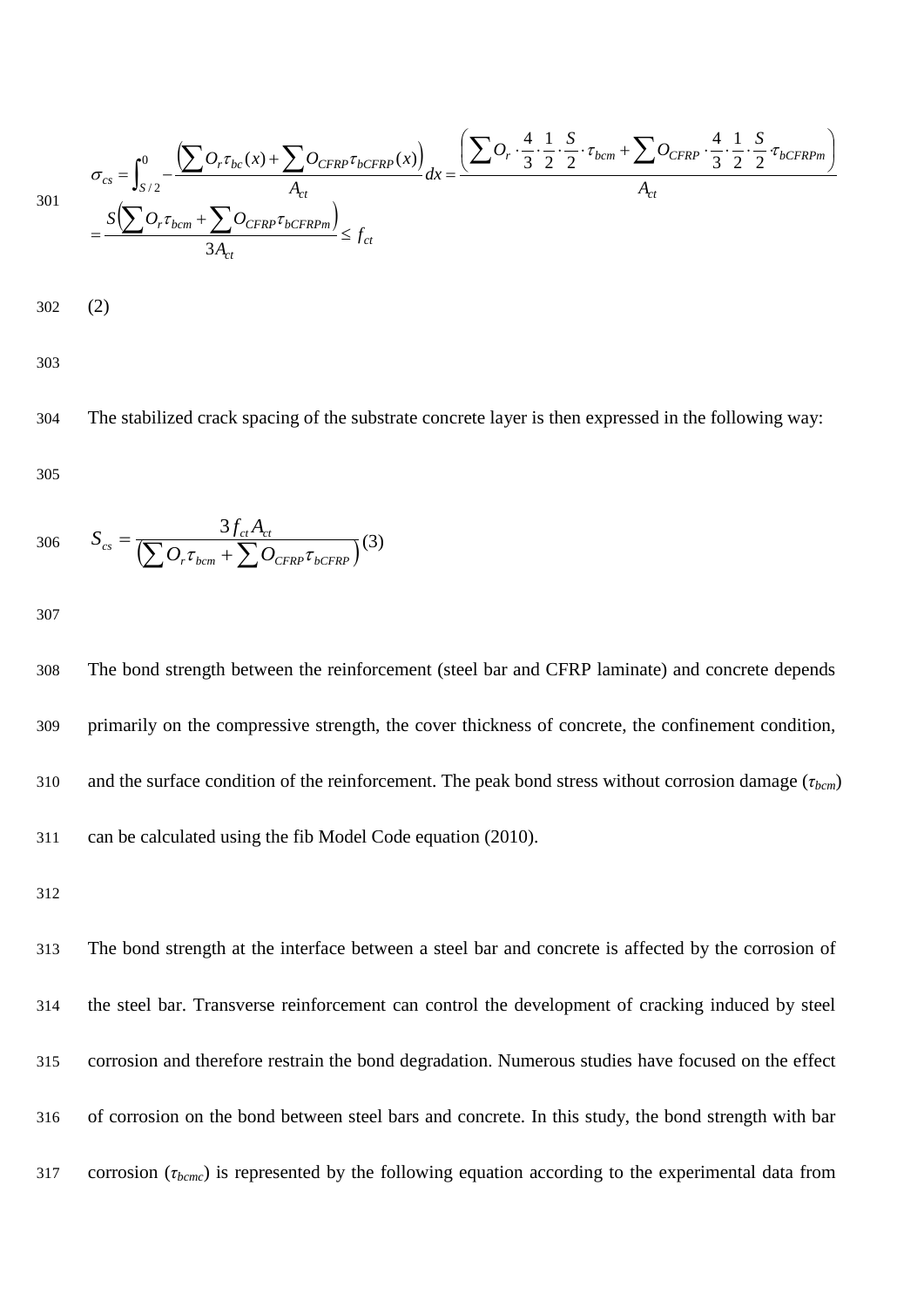Zhao et al (2013):

$$
320 \qquad \tau_{bcmc} = k_p \tau_{bcm} \quad (4)
$$

322 where  $k_p$  is a coefficient that reflects the corrosion effect and can be calculated in the following way:

without transverse reinforcement

325 
$$
k_p = \begin{cases} 1 - 2.79 \eta_{average} & \eta_{average} < 4\% \\ 1.58 - 17.21(\eta_{average} - 0.08) & 4\% \le \eta_{average} < 8\% \\ 0.20 & \eta_{average} \ge 8\% \end{cases}
$$
 (5a)

with transverse reinforcement

$$
327 \quad k_p = \begin{cases} 1 & \eta_{average} < 5.5\%\\ 1 - 15.00 \left( \eta_{average} - 0.055 \right) & 5.5\% \le \eta_{average} < 9.5\%\\ 0.40 & \eta_{average} \ge 9.5\% \end{cases} \tag{5b}
$$

329 where  $\eta_{average}$  denotes the average degree of bar corrosion, which is the same as the mass loss. Fig. 8 shows the comparison between the test data and the bond strength from the above equation. *τbcmc* can substitute *τbcm* in Eq. 3 in the case of bar corrosion. The increment of bar-concrete bond strength at a low degree of corrosion was not considered in the proposed equation. The test data with bar corrosion degree less than 3% in the cases without stirrup and 5% in the cases with stirrup were not used for the best fitting process. Because the wetting-drying cycles up to 120 cycles after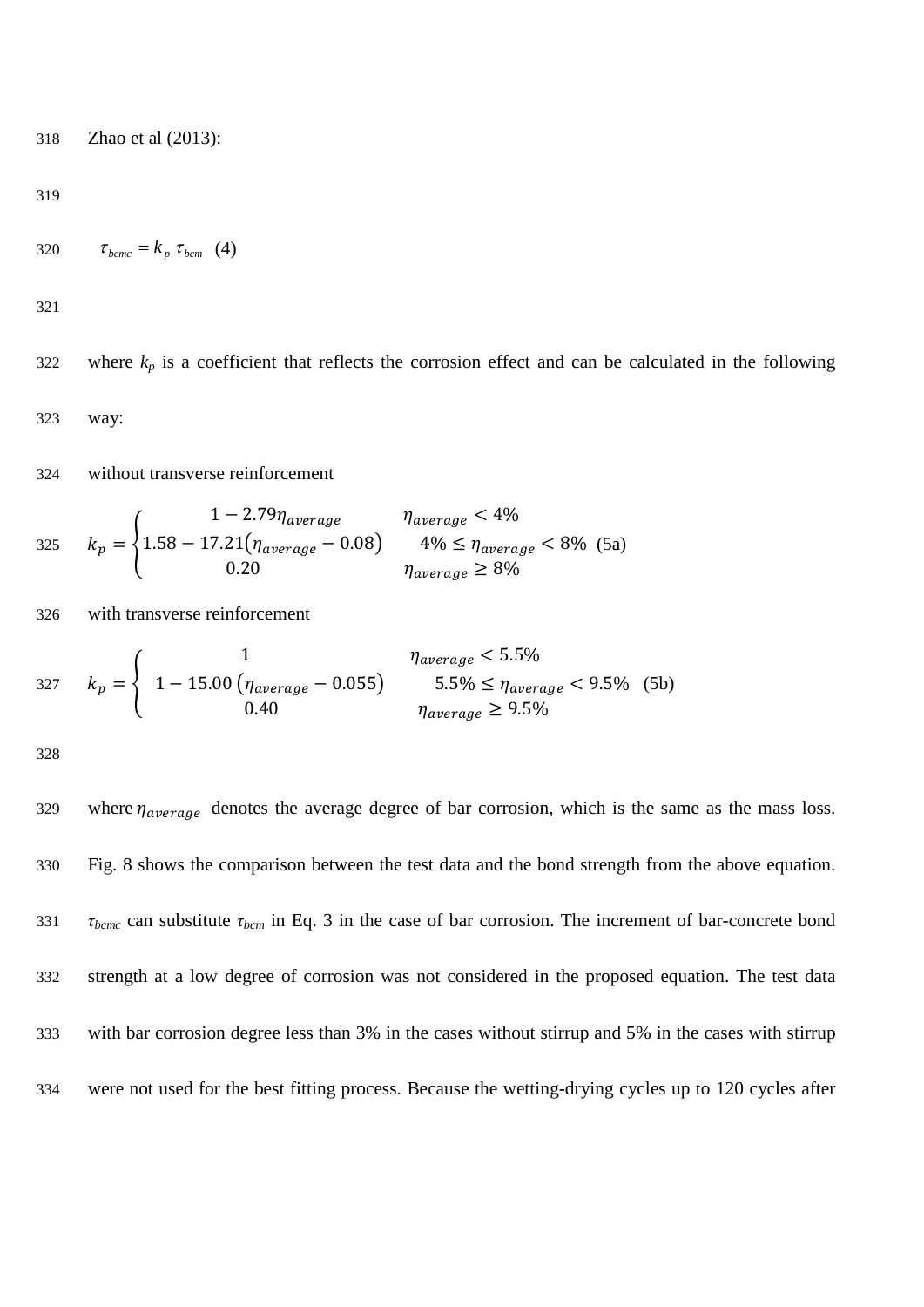CFRP strengthening did not affect the crack spacing in the strengthened beams, the reduction in the

336 CFRP-concrete bond strength *τ<sub>bCFRP</sub>* was not considered in the current model.

 Considering the effect of the strain gradient, the average crack spacing in the CFRP-strengthened beam under flexure load can be predicted as follows:

$$
341 \tSsf = k1Scs
$$
\t(5)

343 where  $k_1$  is the coefficient to account for the strain gradient =  $(\varepsilon_1 + \varepsilon_2)/2\varepsilon_1$  according to *CSA S474* 344 (2004), and  $\varepsilon_1$  and  $\varepsilon_2$  are the largest and smallest tensile strains in the effective tension zone.

### **Verification**

 The measured average crack spacing is used to verify the applicability of the proposed analytical model. Due to the existence of transverse reinforcements, Eq. 4-2 was used to calculate the maximum bond shear stress of both substrate concrete layers for various corrosion degrees. The calculation results for CFRP-strengthened beams with or without pre- or post-damage are shown in Table 2 and Fig. 9. For specimen L-C, the calculated crack spacing is considerably larger than that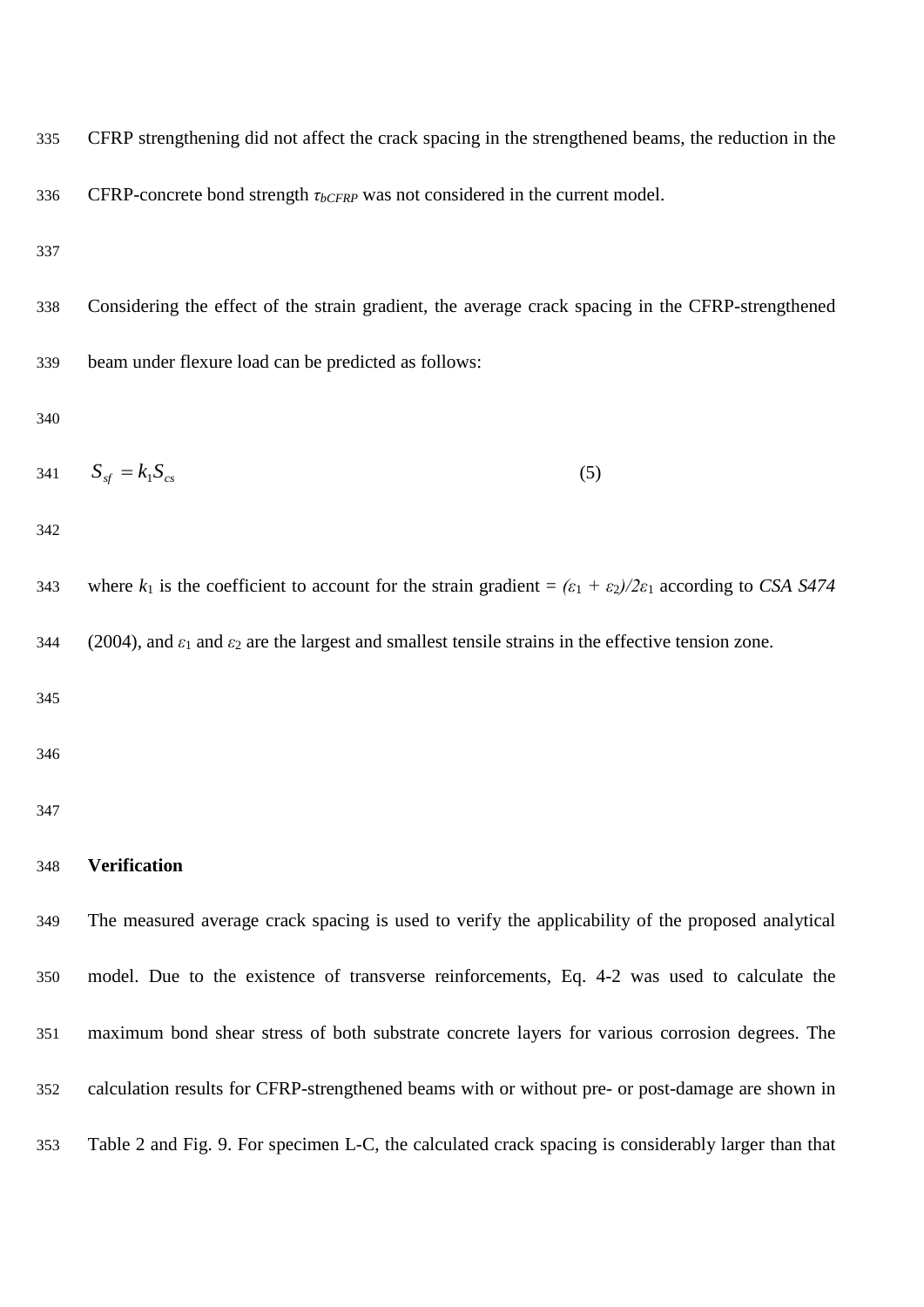| 354 | of the test result. The sustained loading (50% of the peak load of the control beam Ref) induced                |
|-----|-----------------------------------------------------------------------------------------------------------------|
| 355 | concrete cracks before bar corrosion; therefore, the crack spacing cannot be increased, even with               |
| 356 | further bar corrosion. It is expected that if the bar corrosion occurs before any loading damage, the           |
| 357 | tested crack spacing is closer to that predicted by the proposed model. The mean ratio of the                   |
| 358 | calculated $S_{sf}$ and experimental $S_{exp}$ for the rest of the specimens is 0.97, with a standard deviation |
| 359 | of 0.09. The analytical values agreed with the experimental values, which verifies the accuracy of              |
| 360 | the proposed model, indicating that the proposed prediction method is applicable.                               |
| 361 | It should be noted that 1) the proposed model assumes the monolithic responding of CFRP laminate                |
| 362 | and substrate concrete, and therefore, it is not applicable for the case in which debonding between             |
| 363 | the substrate and CFRP occurs before the stabilized cracking stage is reached; 2) the effect of                 |
| 364 | concrete cracks caused by pre-damage on the cracking spacing of strengthened beams was not                      |
| 365 | considered in the proposed model; and 3) the proposed model is verified for the CFRP-strengthened               |
| 366 | beams with no damage, pre-damage with sustained loading and pre-damage with combined loading                    |
| 367 | and bar corrosion. The applicability of the model for the beams in which bar corrosion is initiated             |
| 368 | after CFRP strengthening should be confirmed with further experimental proofs.                                  |

# **Conclusions**

 This study investigated the effects of three types of pre- and post-damages on the cracking behaviors of CFRP-strengthened RC beams. The non-uniform corrosion of tension reinforcements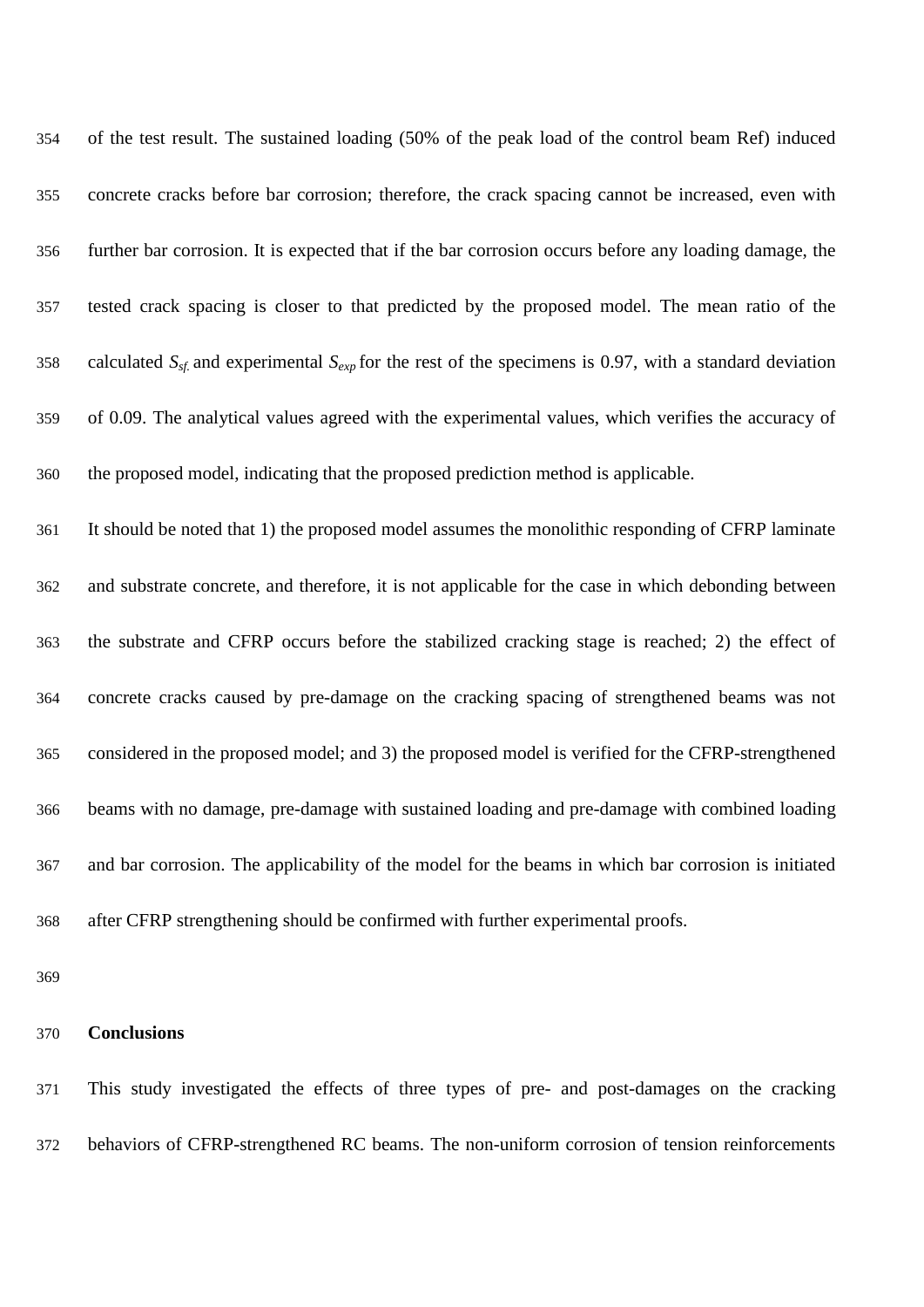in the concrete substrate led to inconsistent crack development in RC beams, and cracks that passed through more heavily corroded tension bars developed faster. Without CFRP strengthening, the combined load and corrosion pre-damaged beam had the largest crack spacing and width. After CFRP strengthening, the effects of pre- or post-damage on the crack spacing and width are not as distinct as in the un-strengthened cases. The sustained loading pre-damaged beam exhibited an insignificant difference in crack spacing and width compared to beams without pre-damage, indicating its negligible effect on the bar-concrete bond properties. The wetting-drying cycles after strengthening exhibited marginal effects on the average crack spacing and width compared to the strengthened specimens without further damage for both the corroded and un-corroded cases. A crack spacing model was then developed by considering the equilibrium and compatibility equations of the CFRP-strengthened beam element. The new model can account for the influence of major parameters, such as the quantities and total perimeters of reinforcement across the crack, the tensile strength of the concrete substrate, and the characteristics of the bond between the concrete and reinforcement in the substrate with or without bar corrosion. To validate the proposed model, the values of the average crack spacing predicted using the proposed model were compared with experimental results. The proposed model performs well with respect to the experimentally measured response.

#### **Acknowledgments**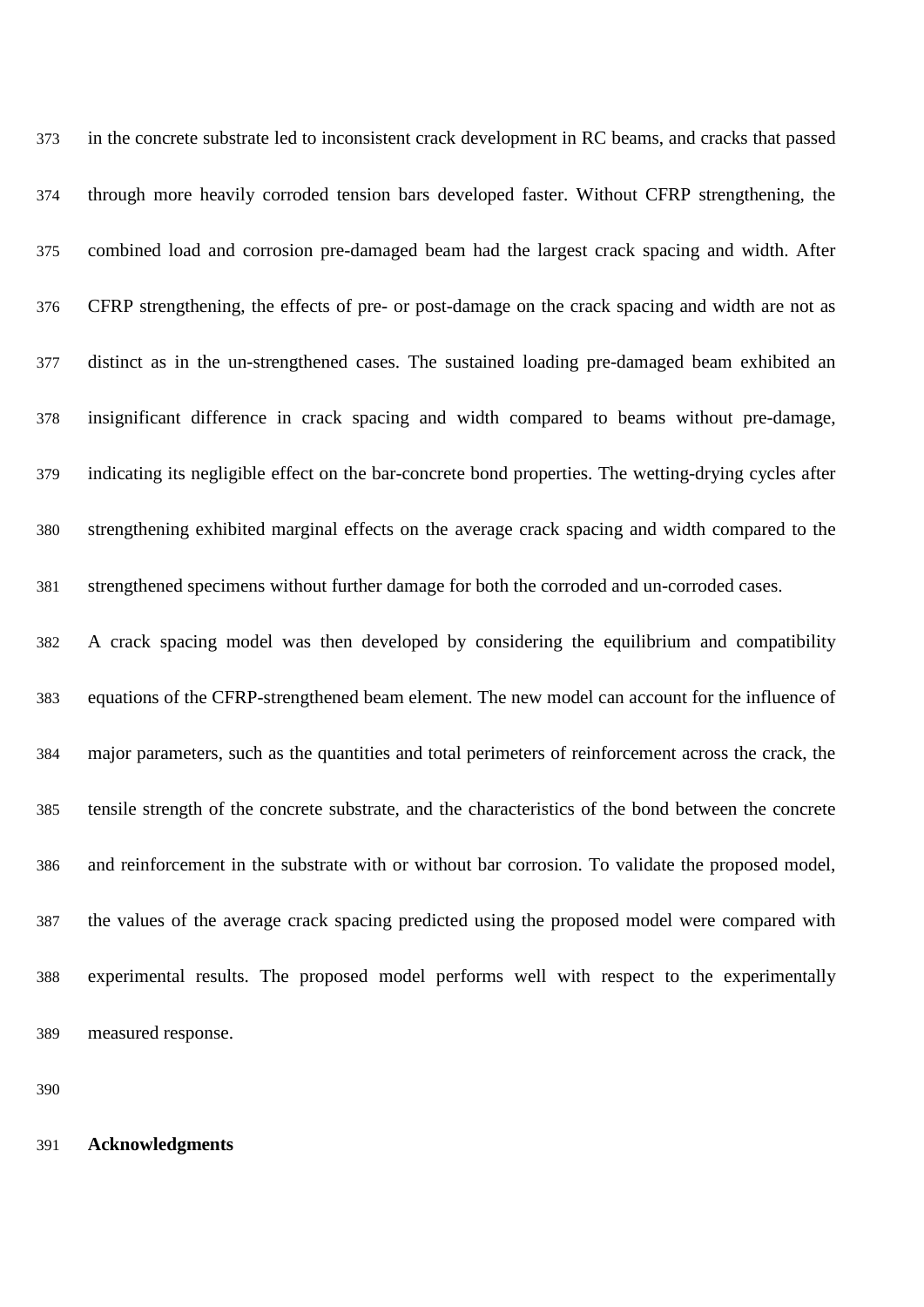The financial support from the Zhejiang Provincial Natural Science Foundation of China(Grant No. 393 LR12E08001) and the Natural Science Foundation of China (Grant Nos. 81308494) is greatly appreciated.

- **References**.
- ASTM. Standard G1-90 (2002). Practice for preparing, cleaning, and evaluating corrosion test specimens, West Conshohocken, PA.
- Badawi M. and Soudki K., (2010). "CFRP Repair of RC Beams with Shear-Span and Full-Span
- Corrosions", J. Compos.Constr., 14, pp.323-335.
- Bonacci, J. F., and Maalej, M., (2000). "Externally bonded fibrereinforced polymer for rehabilitation of corrosion damaged concrete beams." ACI Struct. J., 97(5), pp.703–711.
- Canadian Standard Associations (2004). S474 concrete structures. Mississauga (Ontario, Canada):
- Canadian Standard Associations.
- Ceroni, F., and Pecce, M., (2009). "Design provisions for crack spacing and width in RC elements
- externally bonded with FRP", Composites Part B: Engineering, 40(1), pp.17-28.
- Debaiky, A. S., Green, M. F., and Hope, B. B., (2002). "Carbon fiber reinforced polymer wraps for
- corrosion control and rehabilitation of reinforced concrete columns." ACI Mater. J., 99(2),
- pp.129–137.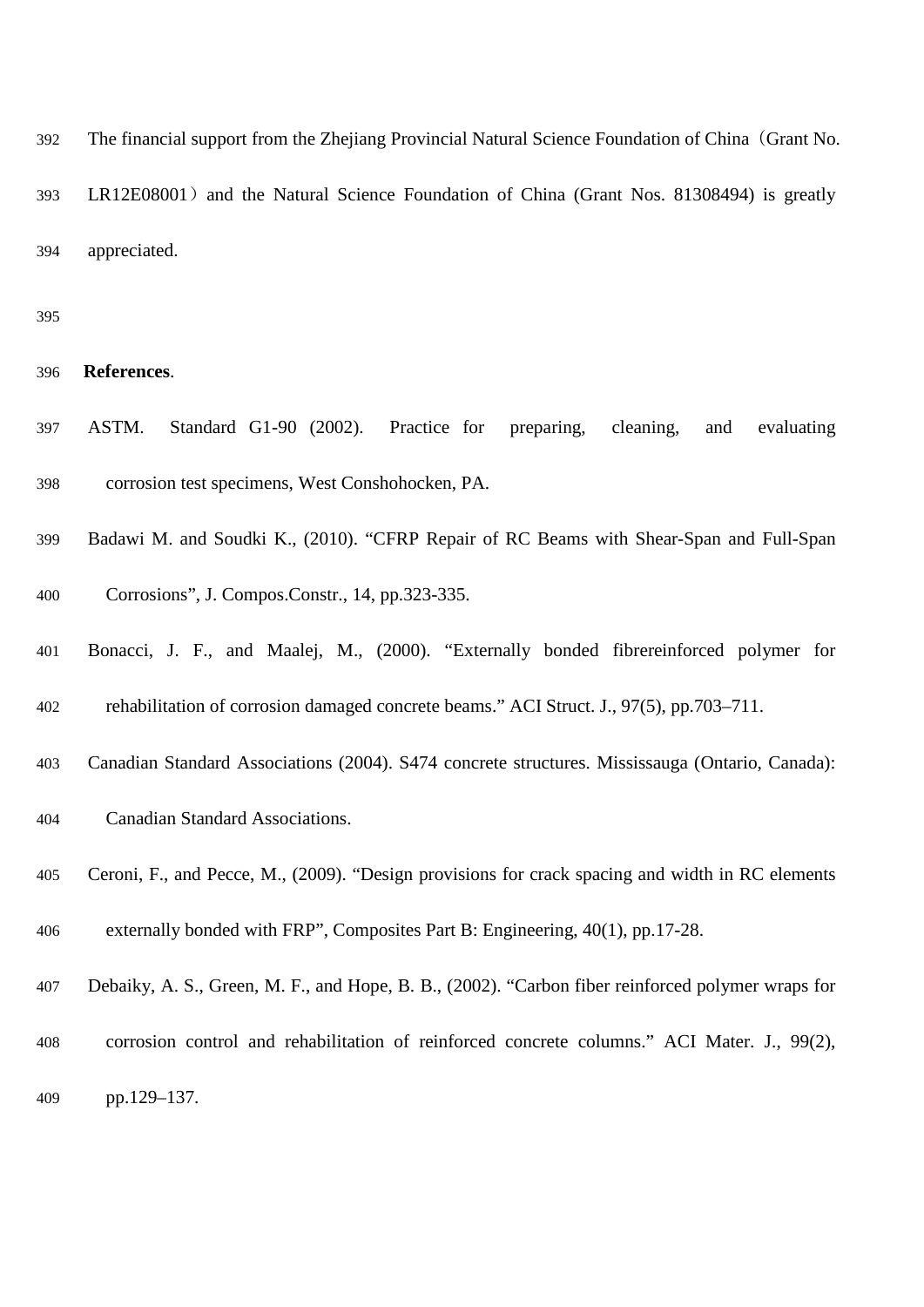| 410 | El Maaddawy, T., and Soudki, K. (2003). "Effectiveness of impressed current technique to simulate   |
|-----|-----------------------------------------------------------------------------------------------------|
| 411 | corrosion of steel reinforcement in concrete.", J. Mater. Civ. Eng., 15(1), pp. 41–47.              |
| 412 | El Maaddawy, T., and Soudki, K., (2005) "Carbon-fiber-reinforced polymer repair to extend service   |
| 413 | life of corroded reinforced concrete beams." J. Compos. Constr., 9(2), pp.187–194.                  |
| 414 | Fib model code (2010), first complete draft, bulletin 55/1, International Federation for Structural |
| 415 | Concrete.                                                                                           |

- Jiang, D., Shah, S. P, and Andonian, A. (1984). "Study of the Transfer of Tensile Forces by Bond,
- ACI Structural Journal, 81(3), pp. 251-259.
- Holloway LC, Leeming MB, (1999). Strengthening of reinforcedconcrete structures. UK: Woodhead Publishing Limited.
- Kankam, C. (1997). "Relationship of Bond Stress, Steel Stress, and Slip in Reinforced Concrete,"
- Journal of Structural Engineering, ASCE, 123( 1), pp. 79-85.
- Lau D, Büyüköztürk O., (2010). "Fracture characterization of concrete/epoxy interface affected by
- moisture." Mechanics of Materials, 42(12), pp. 1031-42.
- Luping T., Nilsson L.O. (1993), "Rapid determination of the chloride diffusivity in concrete by
- applying an electric field", ACI Mater. J. 89, pp.49–53.
- Masoud, S., Soudki, K., and Topper, T., (2001). "CFRP-strengthened and corroded RC beams
- under monotonic and fatigue loads." J. Compos. Constr., 5(4), pp. 228–236.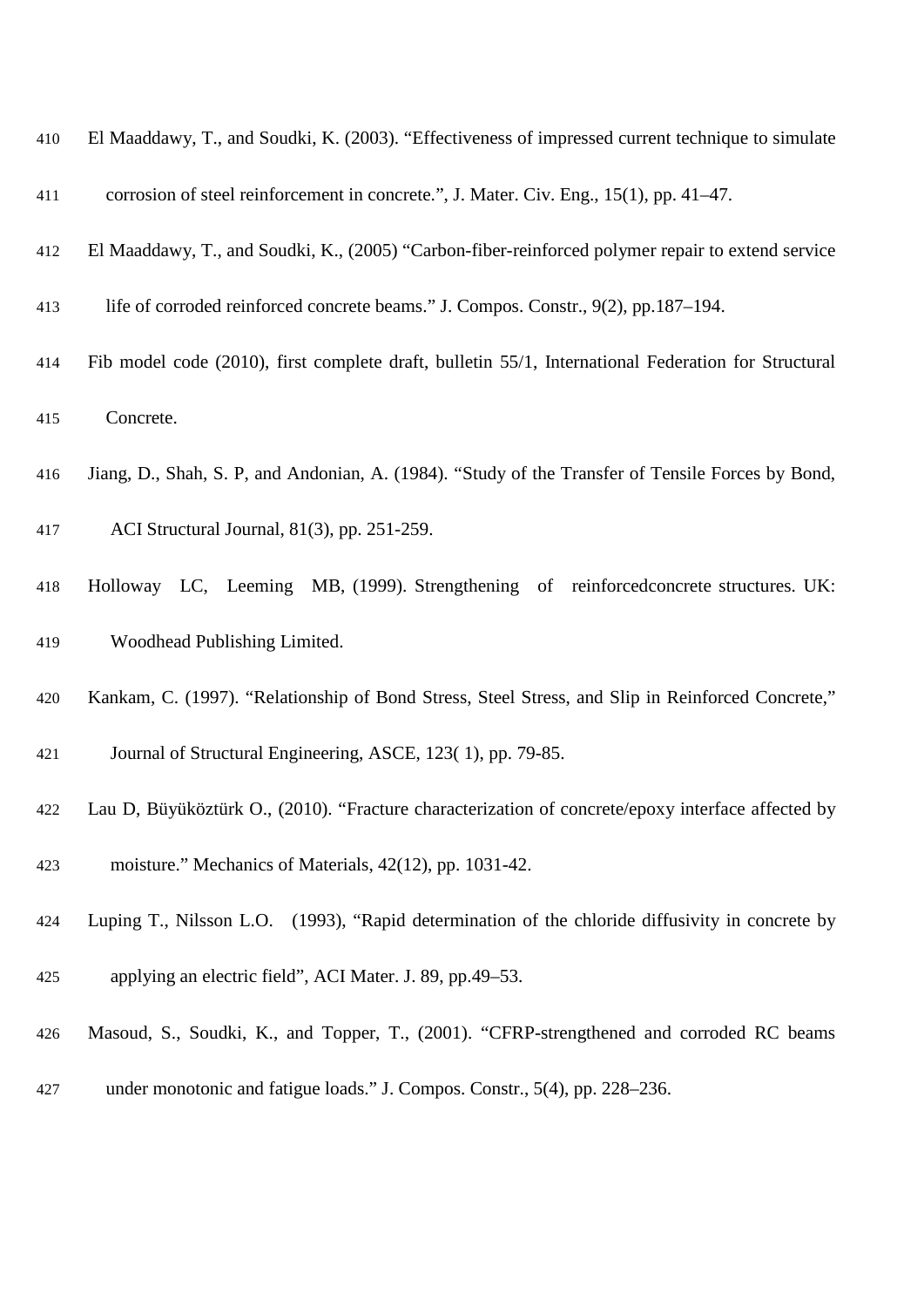- Masoud S. and Soudki K., (2006). "Evaluation of corrosion activity in FRP repaired RC beams",
- Cement & Concrete Composites, 28, pp. 969–977.
- Nossoni, G., and Harichandran, R., (2009). "Improved repair of concrete structures using polymer
- concrete patch and FRP overlay." J. Mater. Civ. Eng., 22(4), pp.314–322.
- Oehlers D.J. (2001). "Development of design rules for retrofitting by adhesivebonding or bolting
- either FRP or steel plates to RC beams or slabs inbridges and buildings", Composites Part A
- 2001;32:1345–55.
- Raoof, M., Hassanen, MAH., (2000). "Peeling failure of reinforced concrete beams with fibre-reinforced plastic or steel plates glued to their soffits". Proceedings of the Institution of Civil Engineers, Structures and Buildings, 140, pp. 291–305.
- Tuakta C, Büyüköztürk O., (2011). "Deterioration of FRP/concrete bond system under variable
- moisture conditions quantified by fracture mechanics". Composites Part B: Engineering. 42(2), pp. 145-54.
- Wang C.Y., Shih C.C., Hong S.C. and Hwang W.C., (2004). "Rehabilitation of Cracked and
- Corroded Reinforced Concrete Beams with Fiber-Reinforced Plastic Patches" J. Compos. Constr.8, pp.219-228.
- - Wang, C.Y., Ling, F.S., (1998). "Prediction model for the debonding failure of cracked RC beams
	- with externally bonded FRP sheets". Proceedings of the Second International Conference of
	- Composites in Infrastructure (ICCI), Arizona, USA, pp.548–562.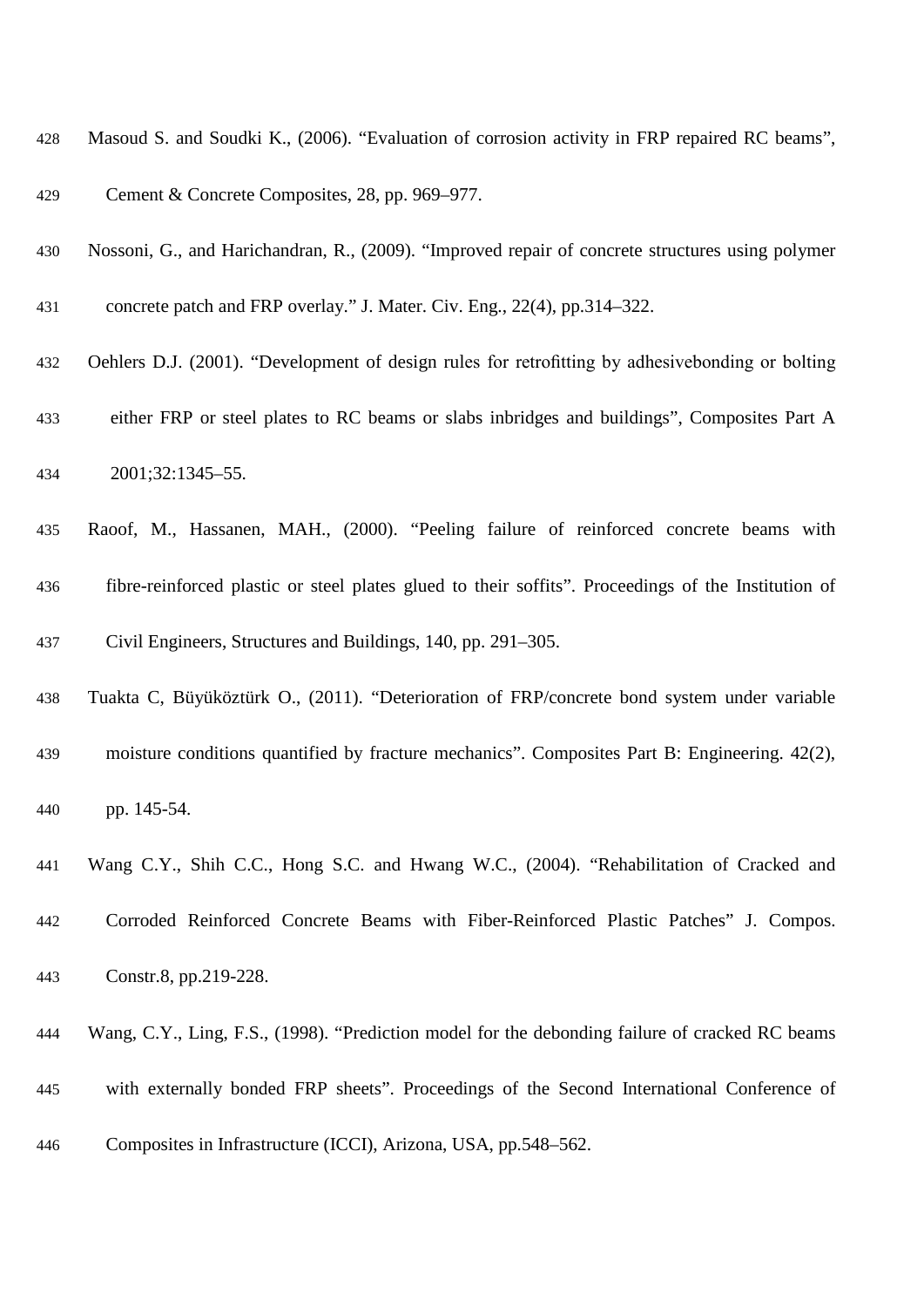| 447 | Wootton, I. A., Spainhour, L. K., and Yazdani, P. E., (2003). "Corrosion of steel reinforcement in |
|-----|----------------------------------------------------------------------------------------------------|
| 448 | carbon fiber-reinforced polymer wrapped concrete cylinders." J. Compos. Constr., 7(4),             |
| 449 | pp.339–347.                                                                                        |

| 450 |               |  |  |  | Zhang, D.W., Ueda, T., and Furuuchi, H., (2011). "Average Crack Spacing of               |  |  |
|-----|---------------|--|--|--|------------------------------------------------------------------------------------------|--|--|
| 451 |               |  |  |  | Overlay-Strengthened RC Beams". Journal of Materials in Civil Engineering, ASCE, 23(10), |  |  |
| 452 | pp.1460-1472. |  |  |  |                                                                                          |  |  |

- Zhang, D.W., Ueda, T., and Furuuchi, H., (2012). "A Design Proposal for Concrete Cover
- Separation in Beams Strengthened by Various Externally Bonded Tension Reinforcements",
- Journal of Advanced Concrete Technology, JCI, 10(9), pp. 285-300.
- Zhao Y.X., Lin H.W., Wu, K., Jin, W.L., (2013). "Bond behavior of normal/recycled concrete and

corroded steel bars", Construction and Building Materials, 48, pp.348-359.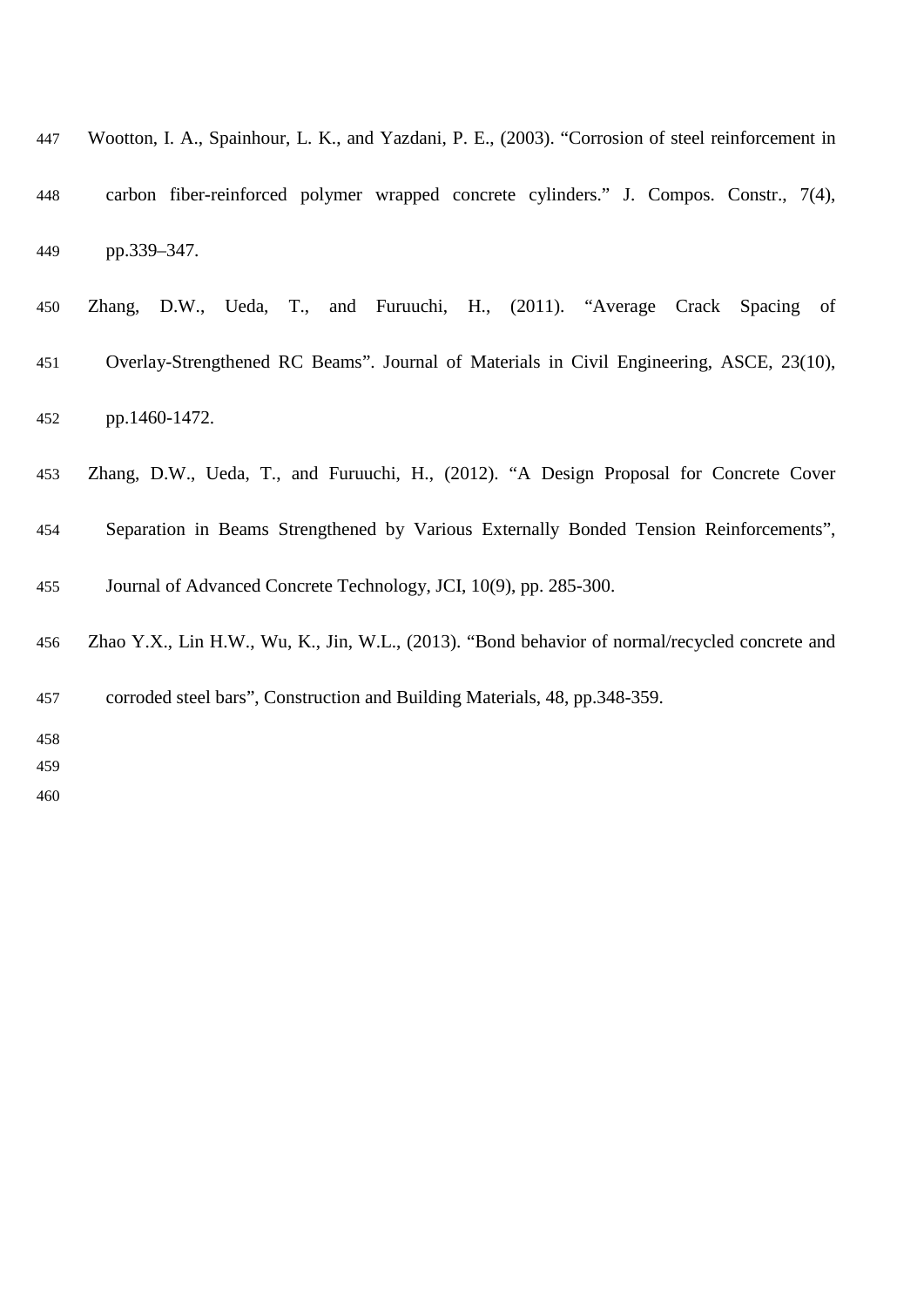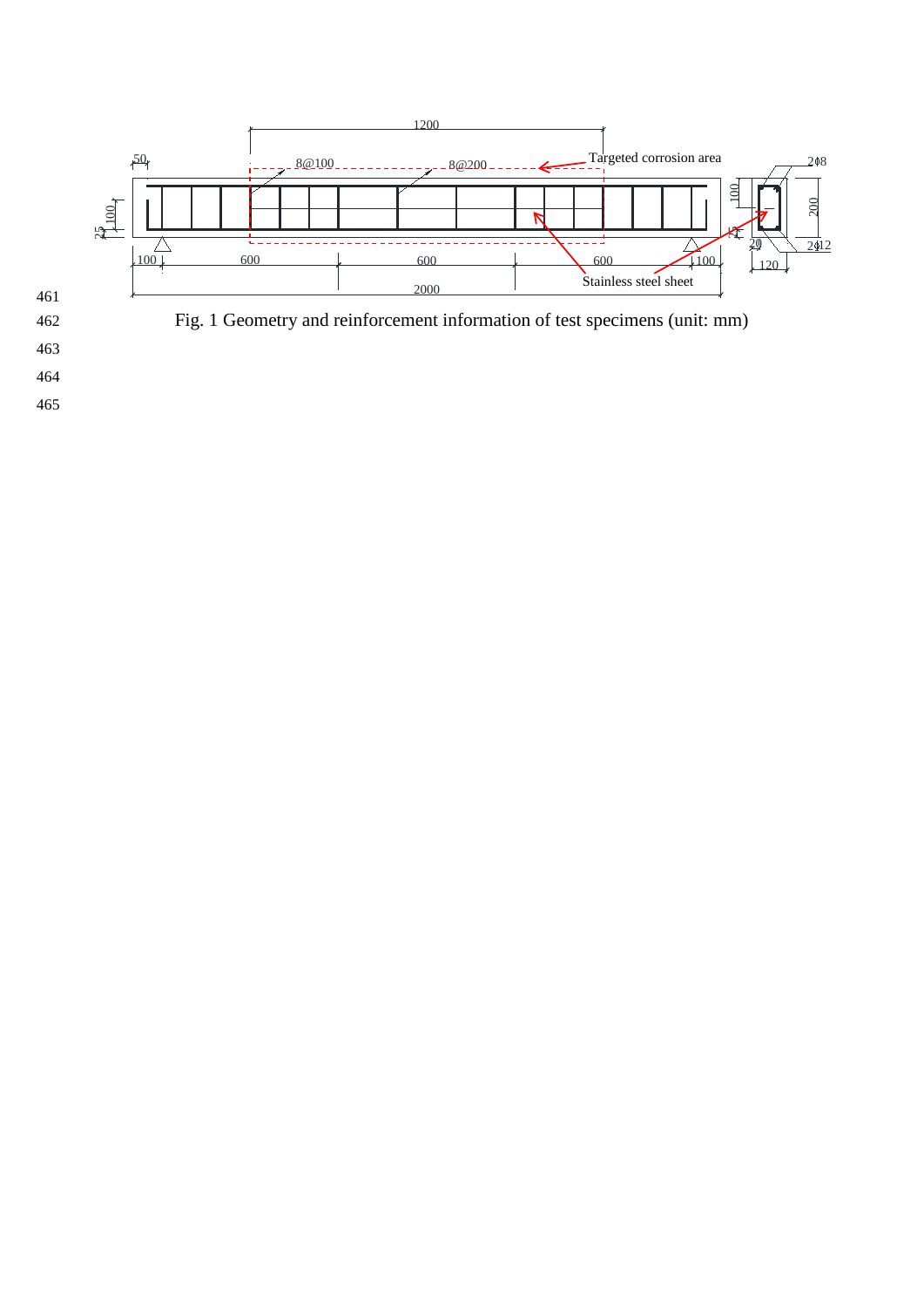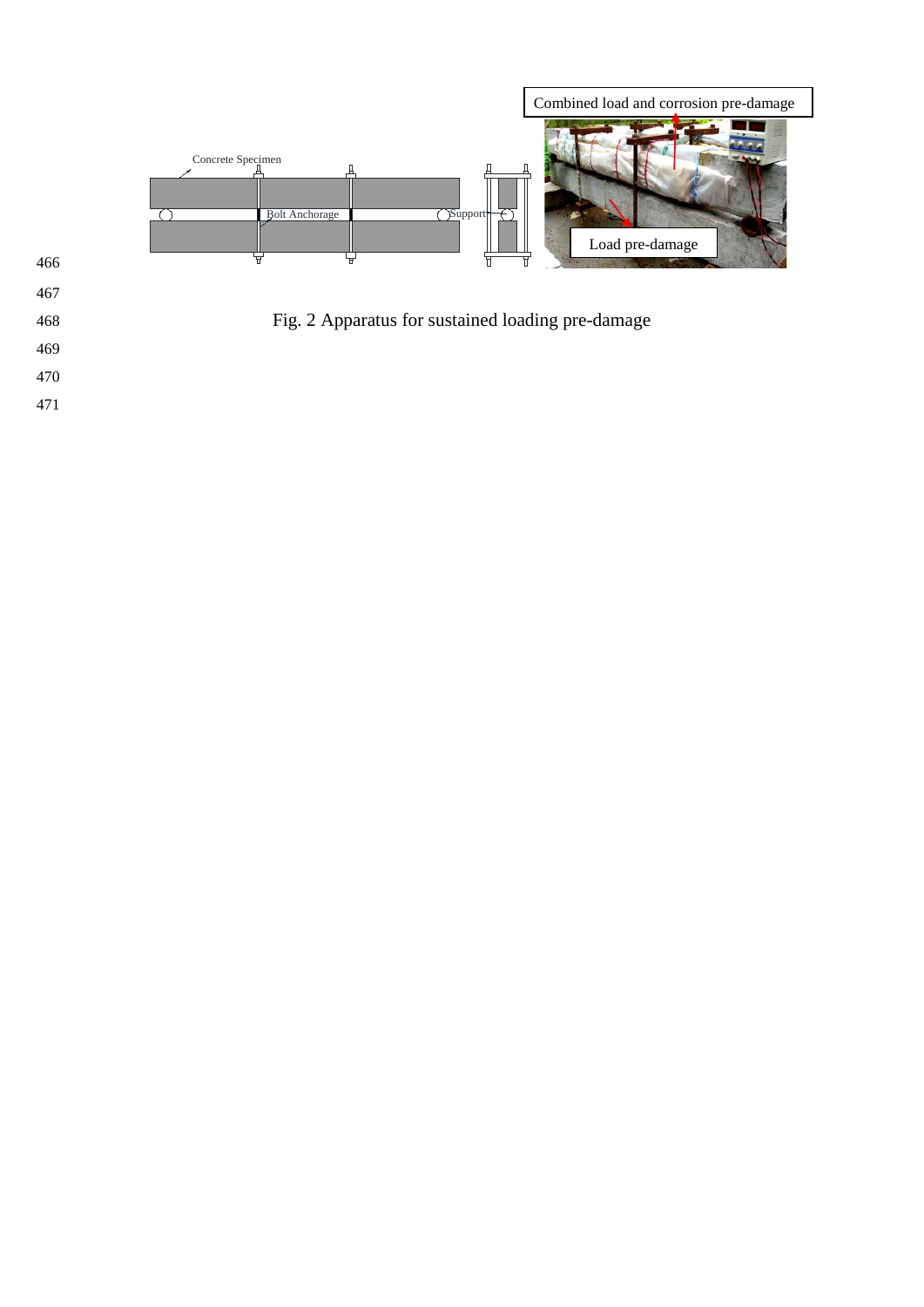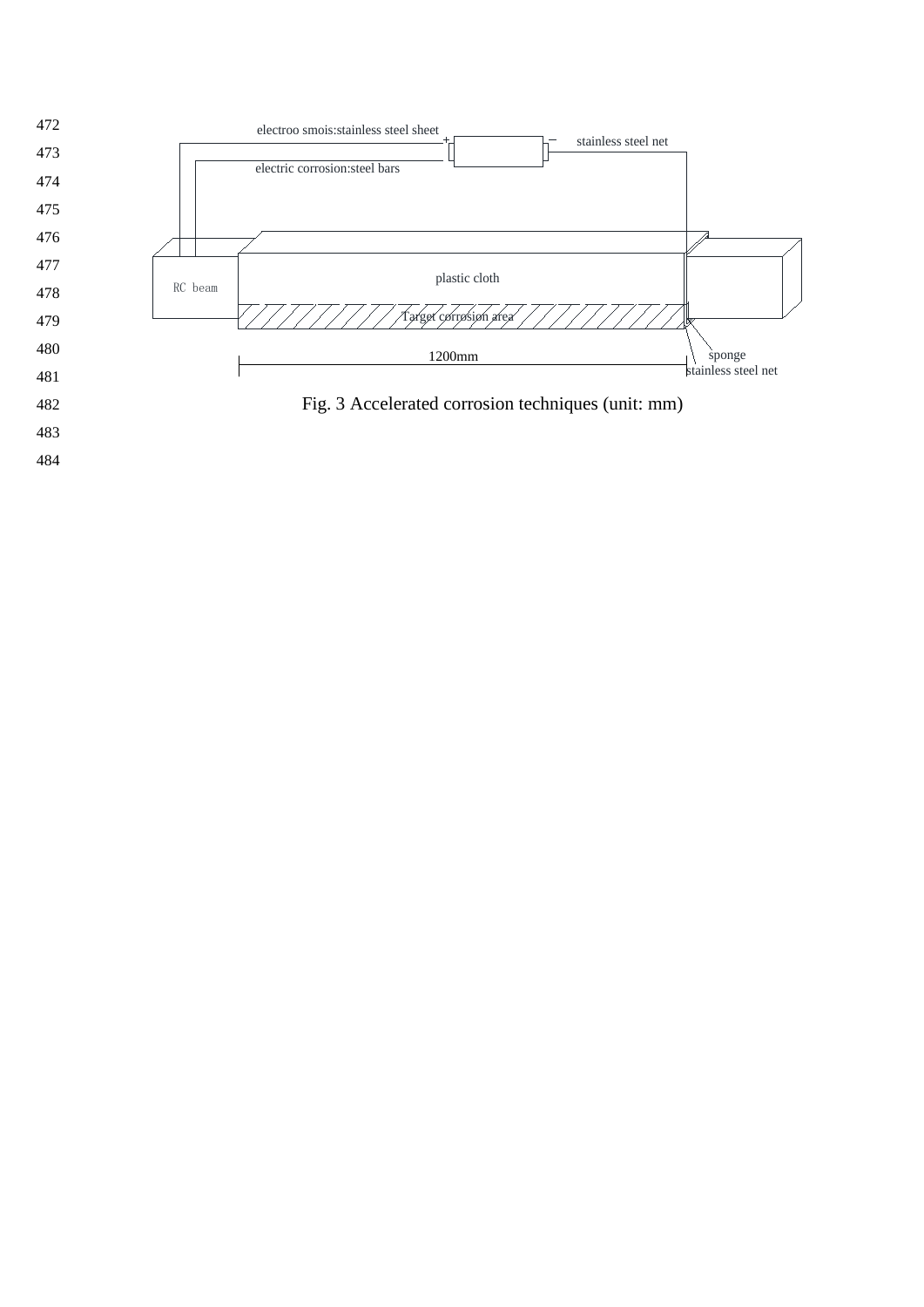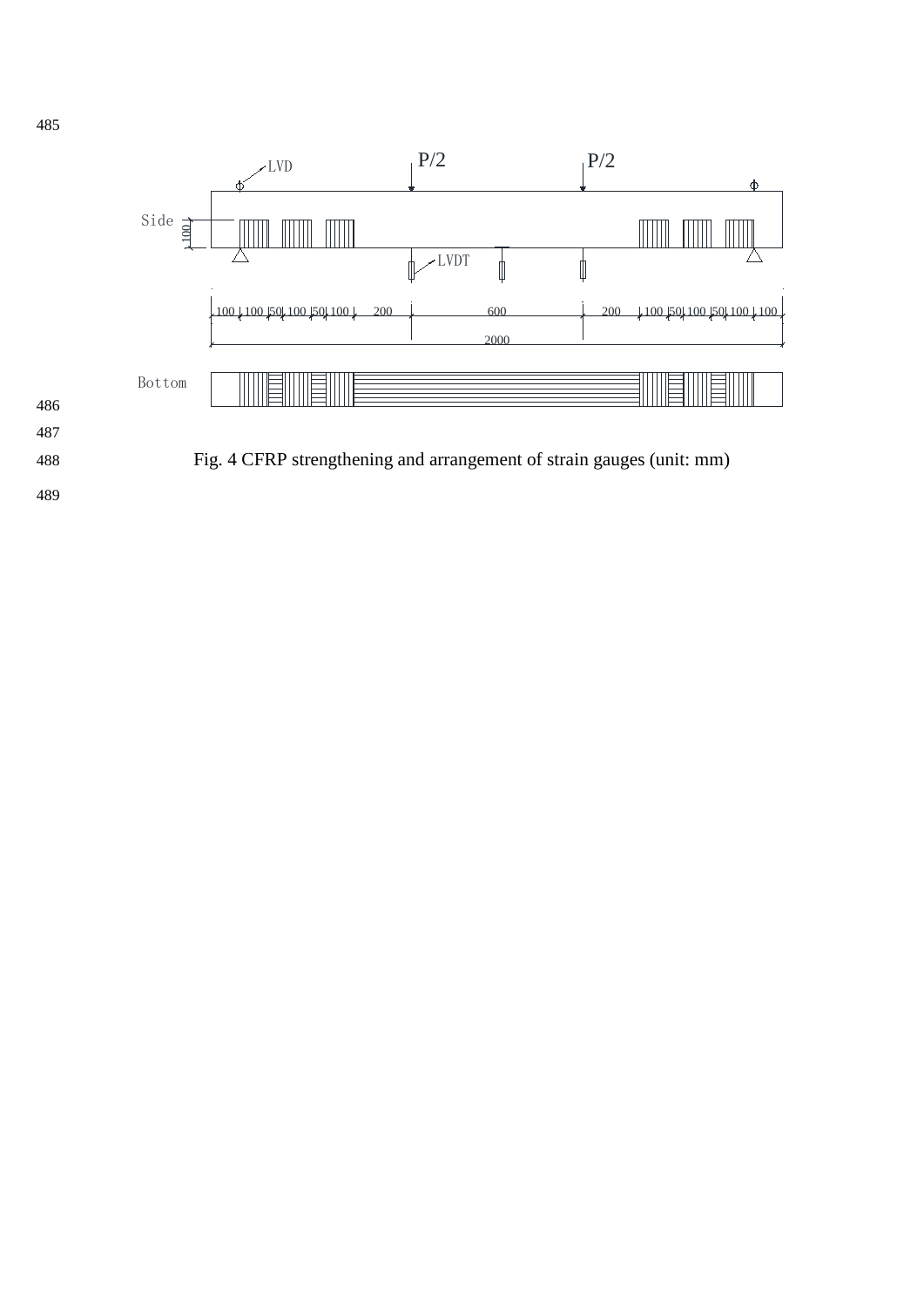

496 Figure 5 Sample crack width distribution of tested specimens 497 (Six major cracks from all the flexural cracks within the constant moment zone)

- 498 499
- 500 501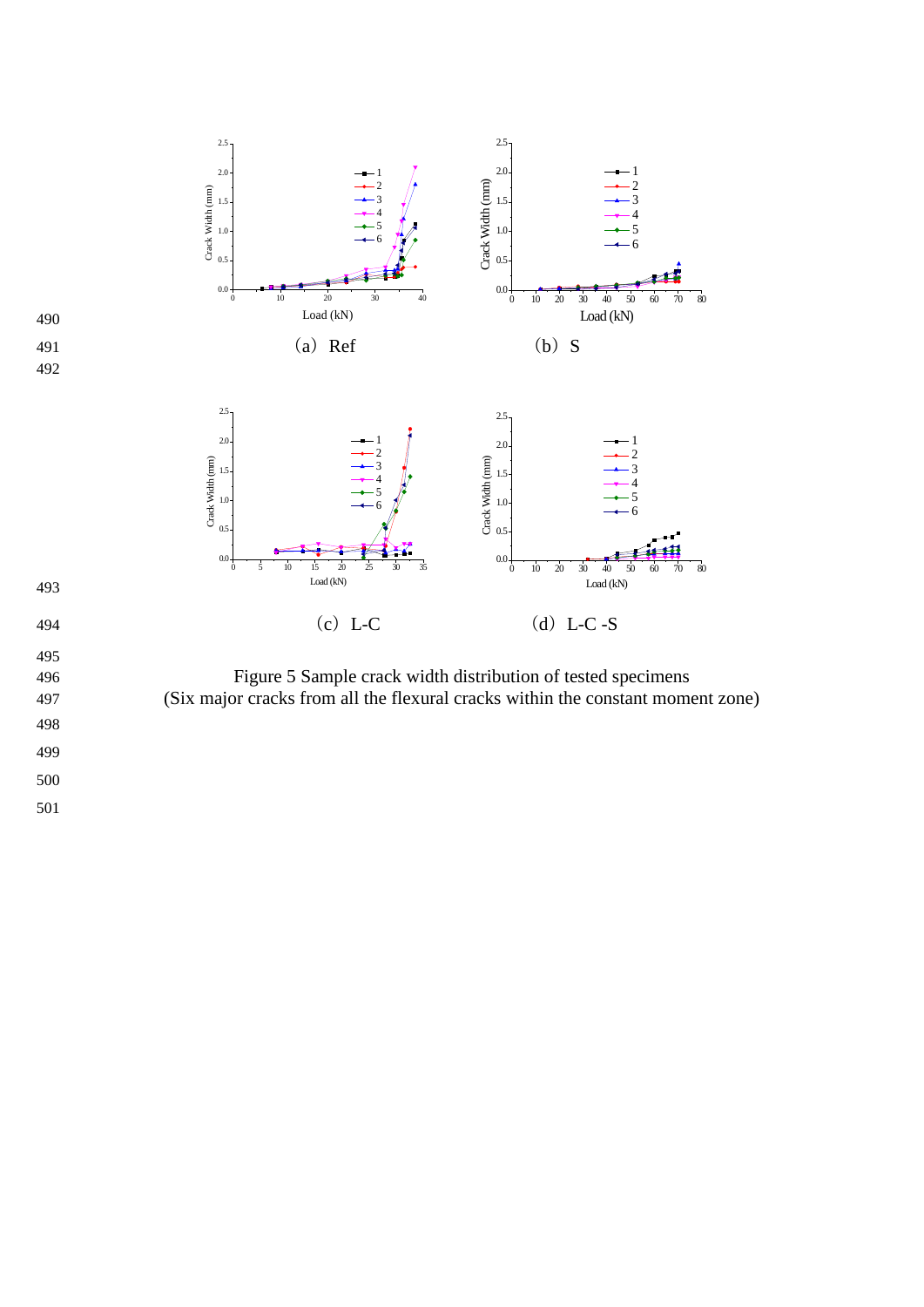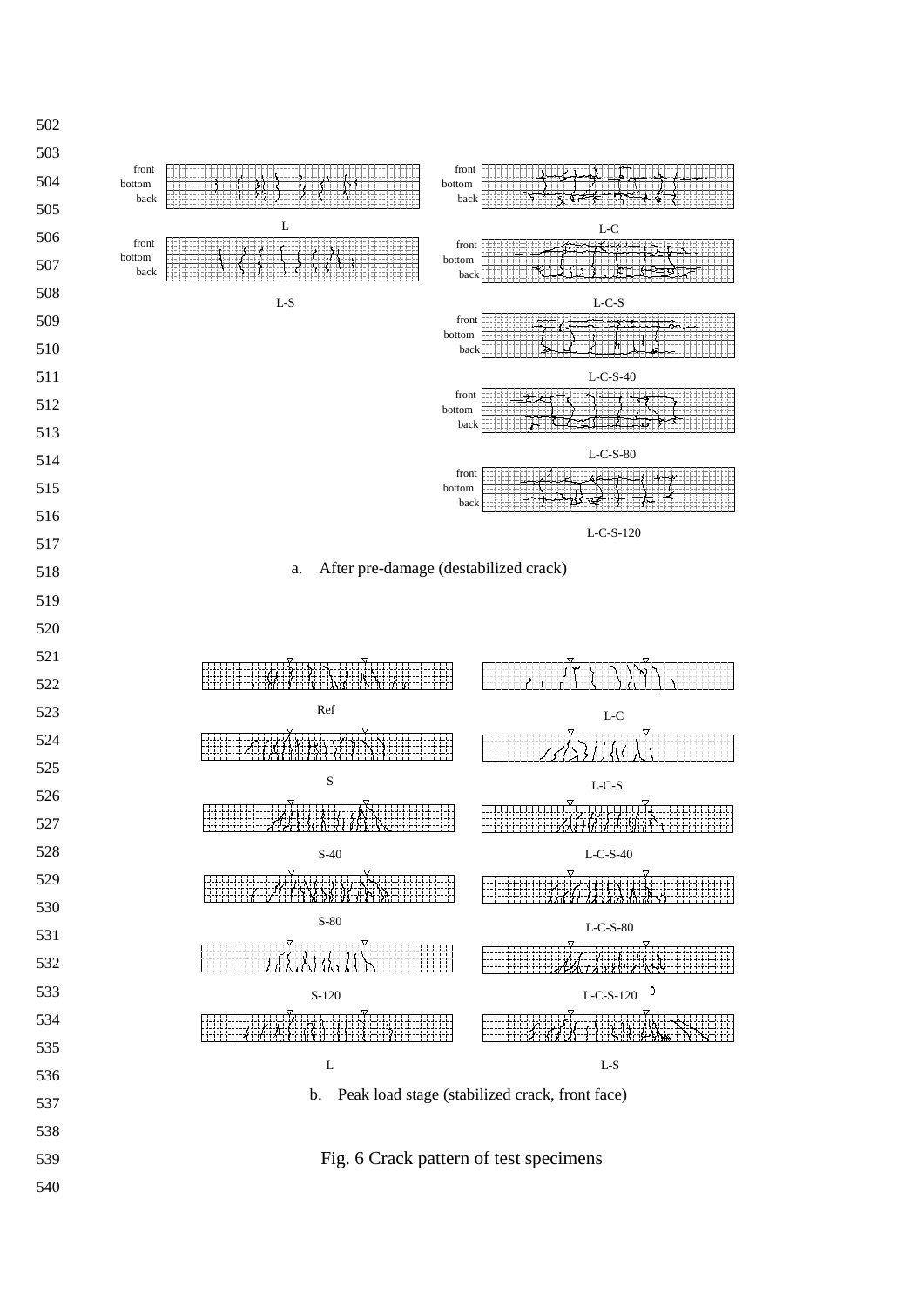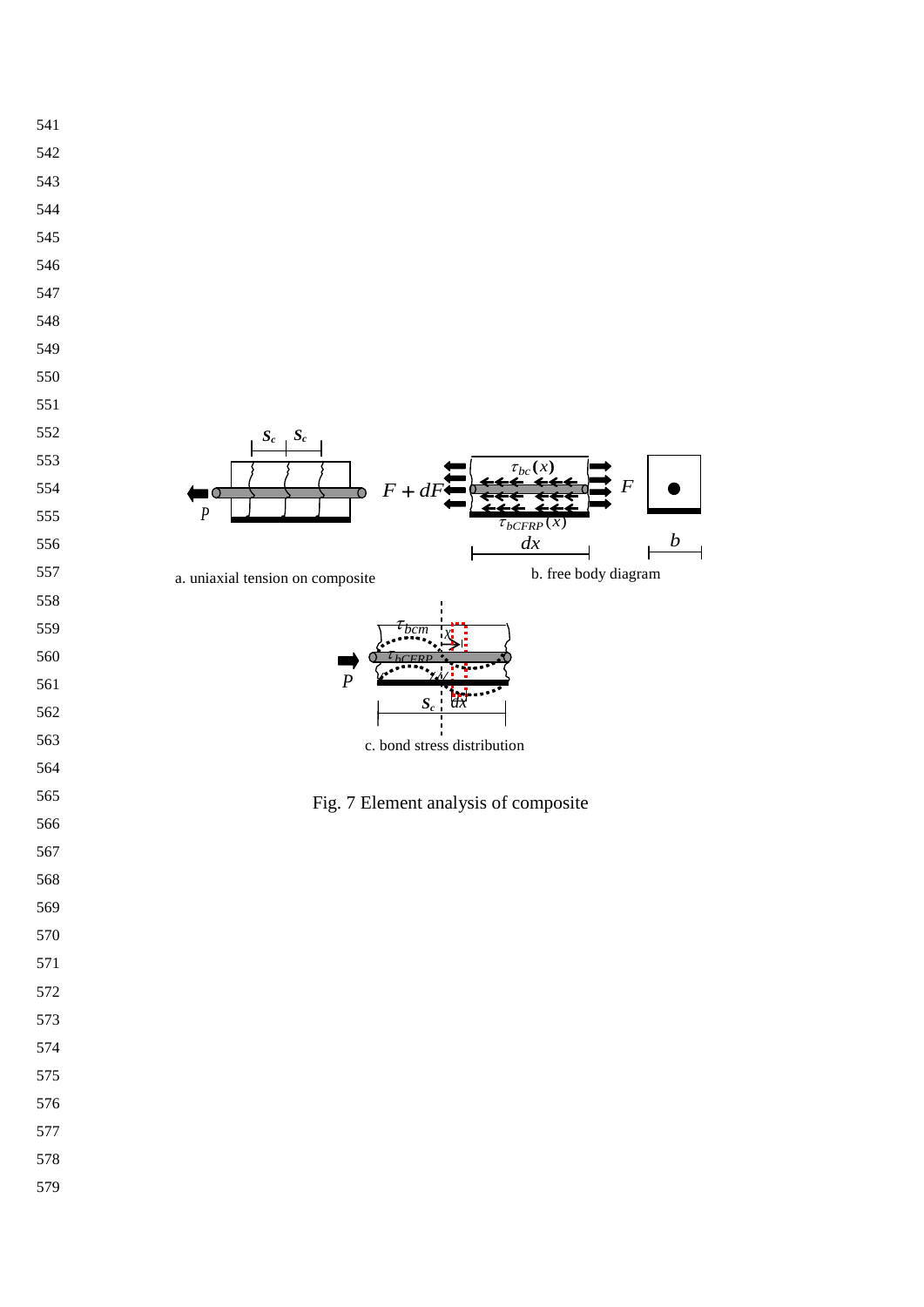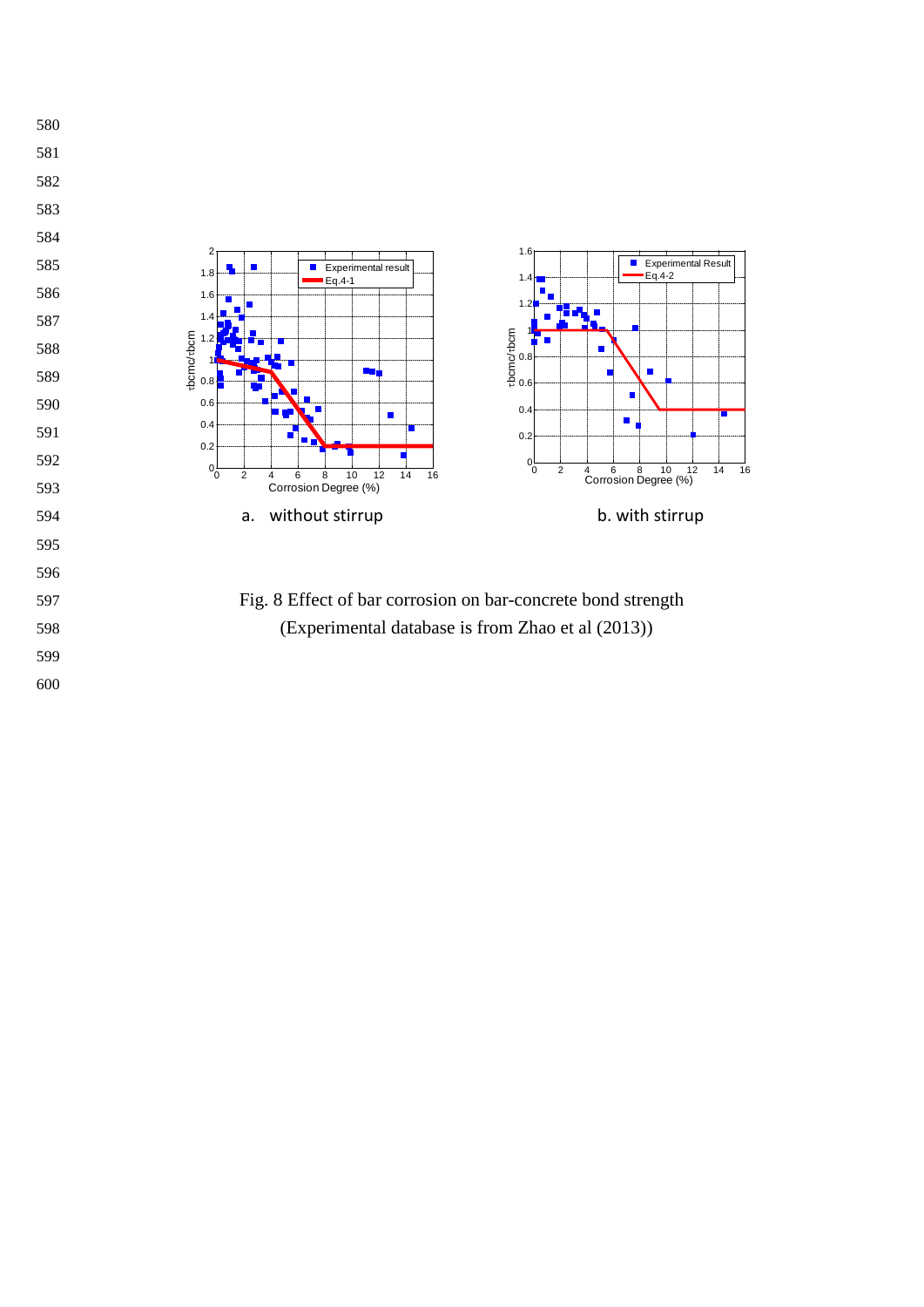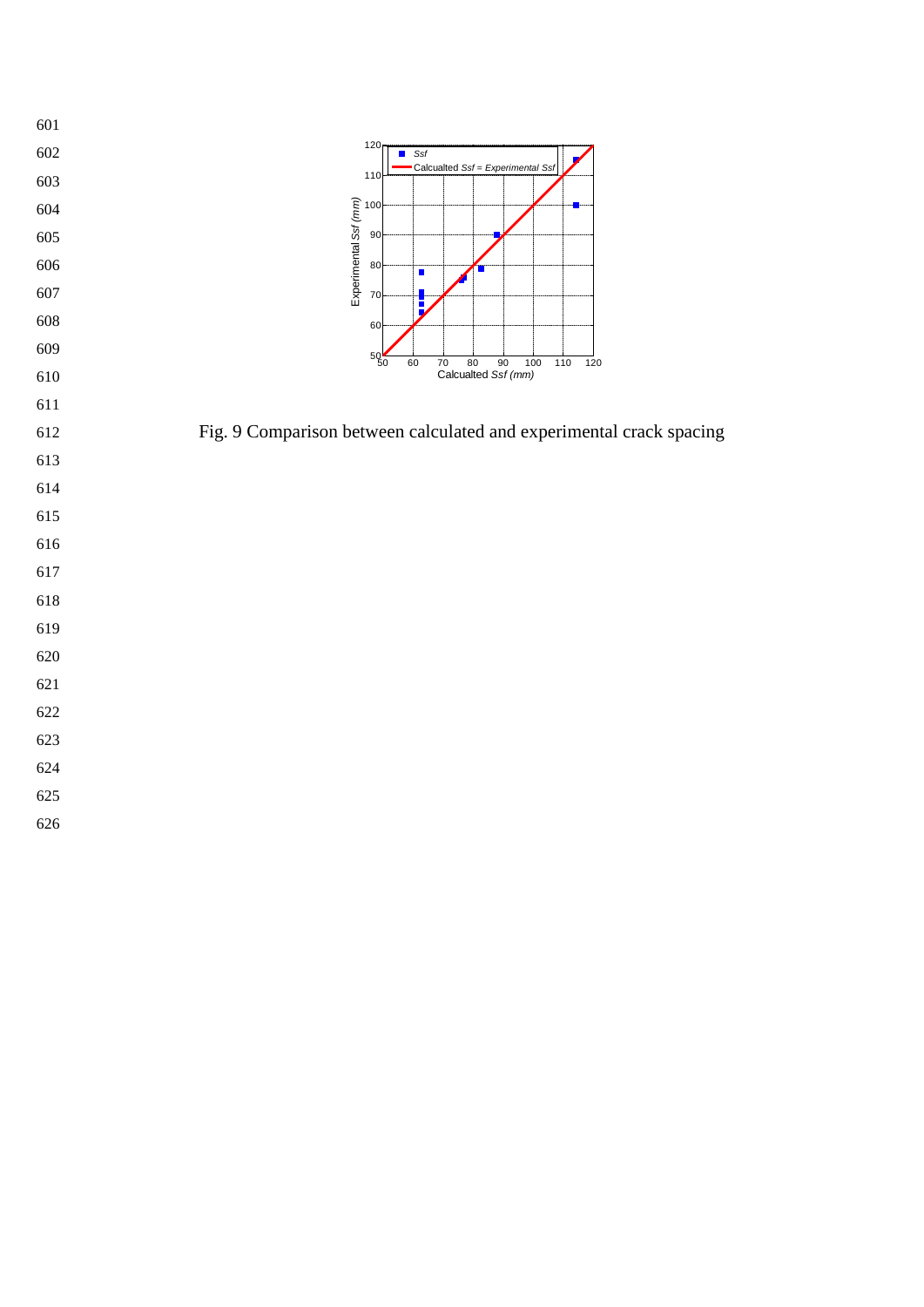| 627 |  |
|-----|--|
| 628 |  |

| 630 |                 |                |         | Table 1 Parameters of test specimens |                             |            |  |
|-----|-----------------|----------------|---------|--------------------------------------|-----------------------------|------------|--|
|     | Series          | Specimen       |         | Pre-damage                           | Number<br>of<br><b>CFRP</b> | U-shape    |  |
|     |                 |                | Loading | Corrosion                            | layers                      | anchorage  |  |
|     |                 |                | ratio*  | degree                               |                             |            |  |
|     |                 | Ref            |         |                                      |                             |            |  |
|     |                 | S              |         |                                      | $\overline{2}$              | $\bigcirc$ |  |
|     | S series        | $S-40$         |         |                                      | $\overline{2}$              | $\bigcirc$ |  |
|     |                 | $S-80$         |         |                                      | $\overline{2}$              | $\circ$    |  |
|     |                 | $S-120$        |         |                                      | $\overline{2}$              | $\bigcirc$ |  |
|     | L               | L              | 50%     |                                      |                             |            |  |
|     | series          | $\mathbf L$ -S | 50%     |                                      | $\mathfrak{2}$              | $\bigcirc$ |  |
|     |                 | $L-C$          | 50%     | 10%                                  |                             |            |  |
|     |                 | $L-C-S$        | 50%     | 10%                                  | $\overline{2}$              | $\bigcirc$ |  |
|     | $L-C$<br>series | $L-C-S-40$     | 50%     | 10%                                  | $\overline{2}$              | $\circ$    |  |
|     |                 | $L-C-S-80$     | 50%     | 10%                                  | $\overline{2}$              | $\bigcirc$ |  |
|     |                 | $L-C-S-120$    | 50%     | 10%                                  | $\overline{2}$              | $\circ$    |  |

631

632 \*Loading ratio= value of sustained load/expected peak load of specimen Ref-B